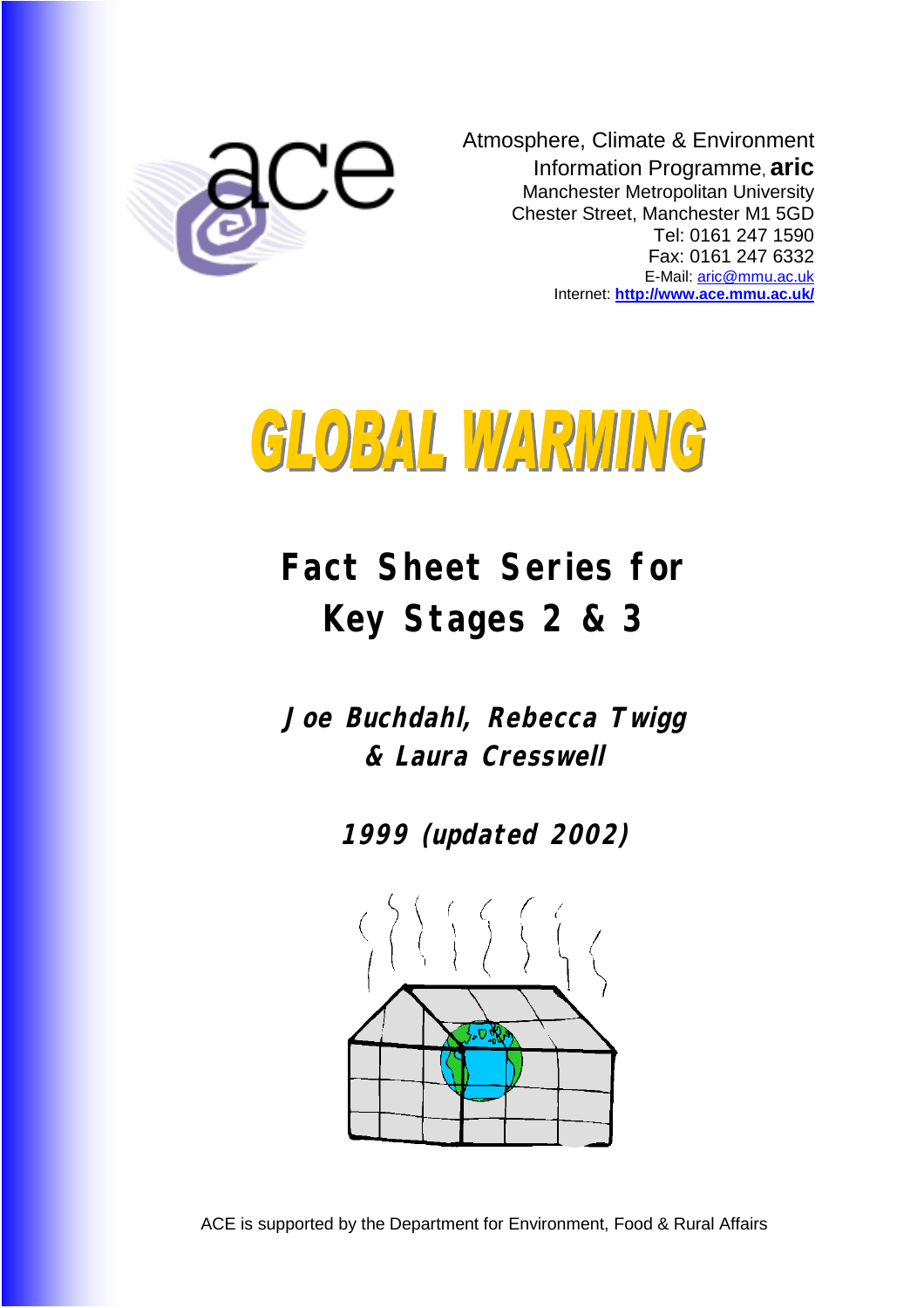

- 1. What is Global Climate Change?
- 2. What are the Greenhouse Gases?
- 3. What are Atmospheric Aerosols?
- 4. How Do We Measure Climate Changes?
- 5. How Do We Predict Future Climate Changes?
- 6. The Effects of Global Warming on: Sea Level
- 7. The Effects of Global Warming on: Agriculture
- 8. The Effects of Global Warming on: Wildlife
- 9. The Effects of Global Warming on: Health
- 10. The Effects of Global Warming on: Water Resources
- 11. The Effects of Global Warming on: Storms, Floods & Droughts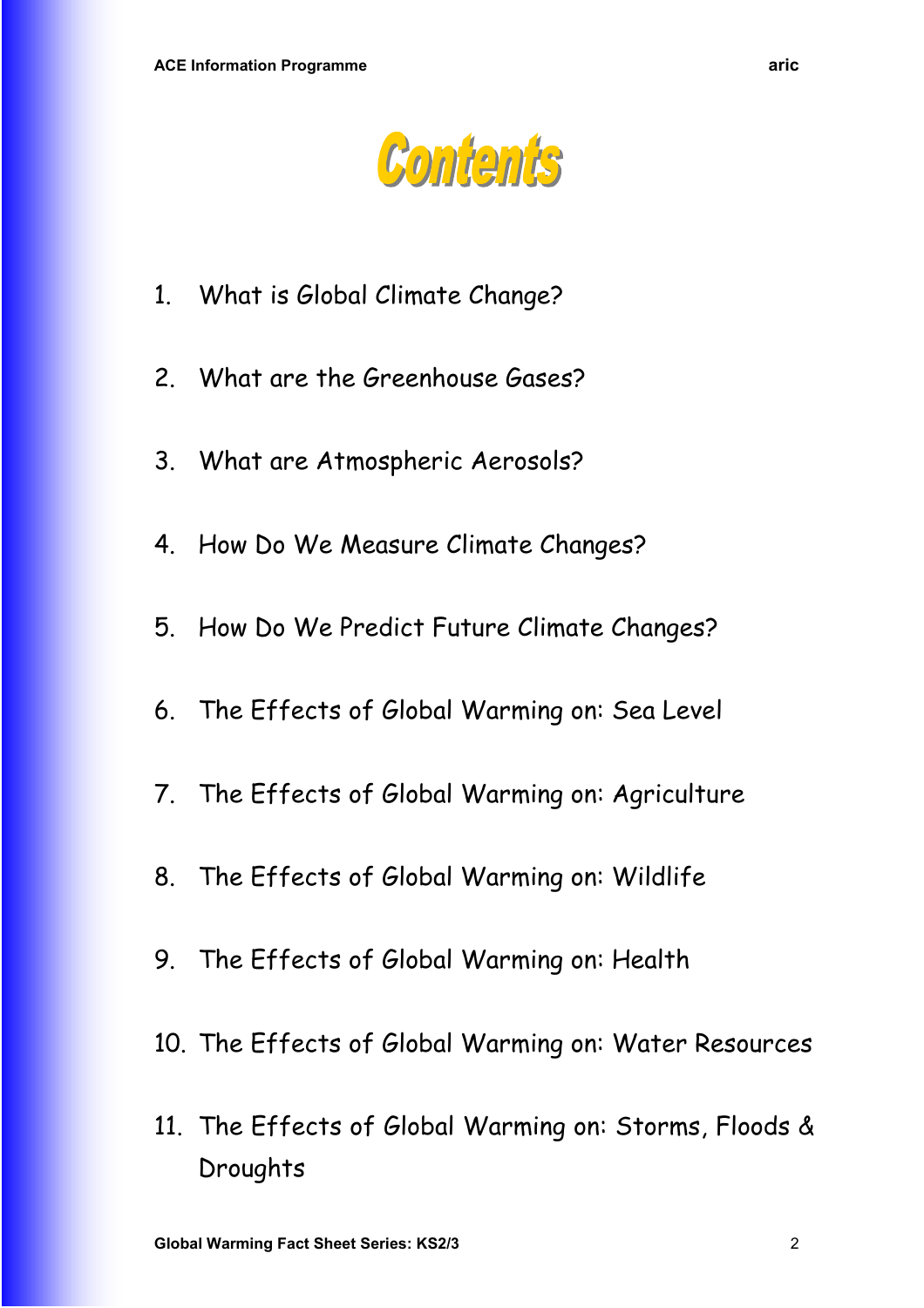- 13. What is the Government Doing?
- 14. How Can Renewable Energy Reduce Global Warming?

Glossary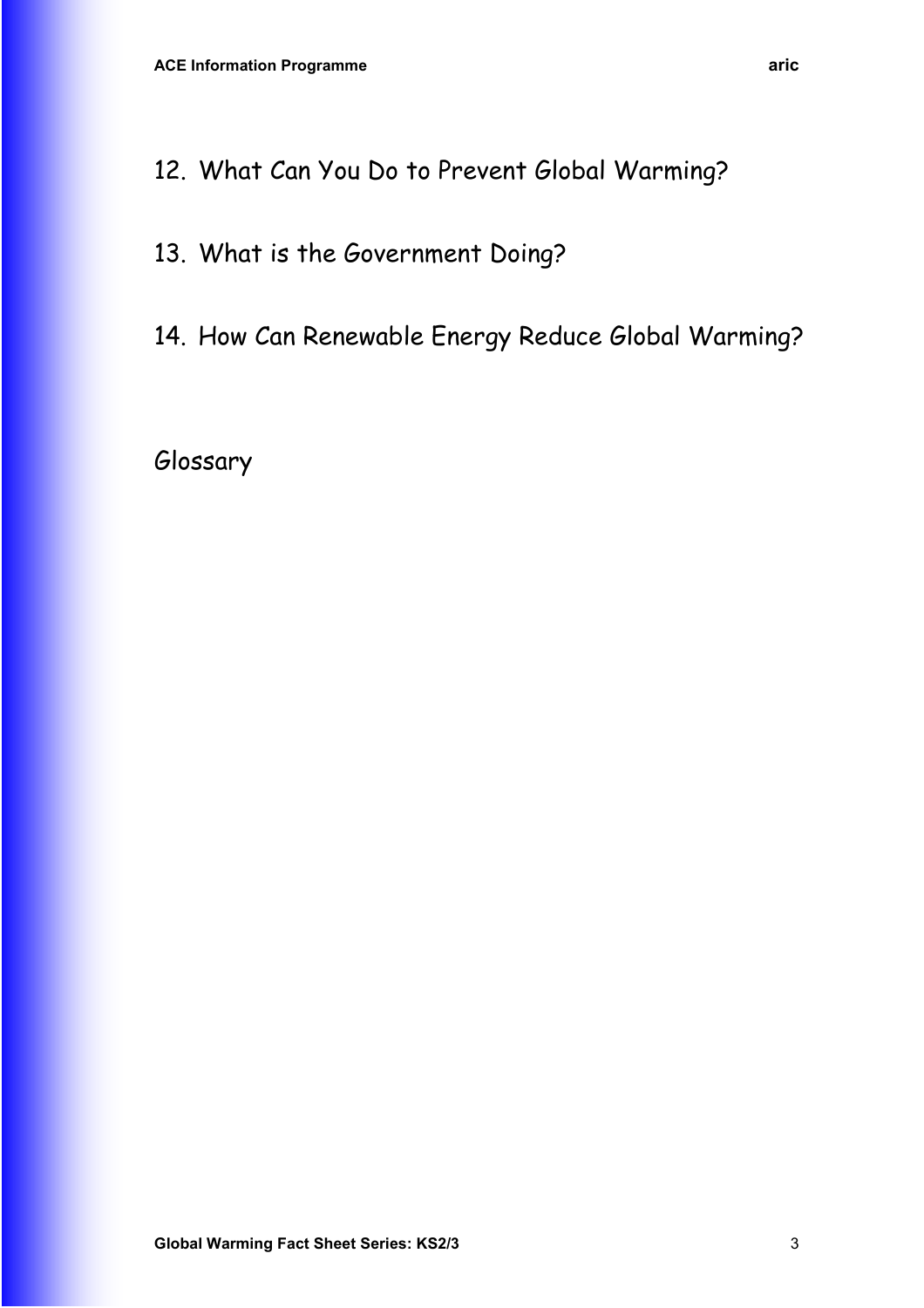# 1. What is Global Climate Change?

# **The Greenhouse Effect**



Greenhouse gases keep our planet warm. They exist naturally in the **atmosphere**, heating it by trapping energy that has originally come from the Sun. This process is called the **greenhouse effect**. Without the

greenhouse gases the surface of the Earth would be as cold as the surface of the Moon (about -18 **degrees Celsius** or °C). In fact the typical surface temperature of the Earth is about 15°C.

# **Changing Temperatures**

Measurements taken from all over the world, however, have shown that the global climate is changing. In the last 100 years the atmosphere has warmed up by about half a degree Celsius.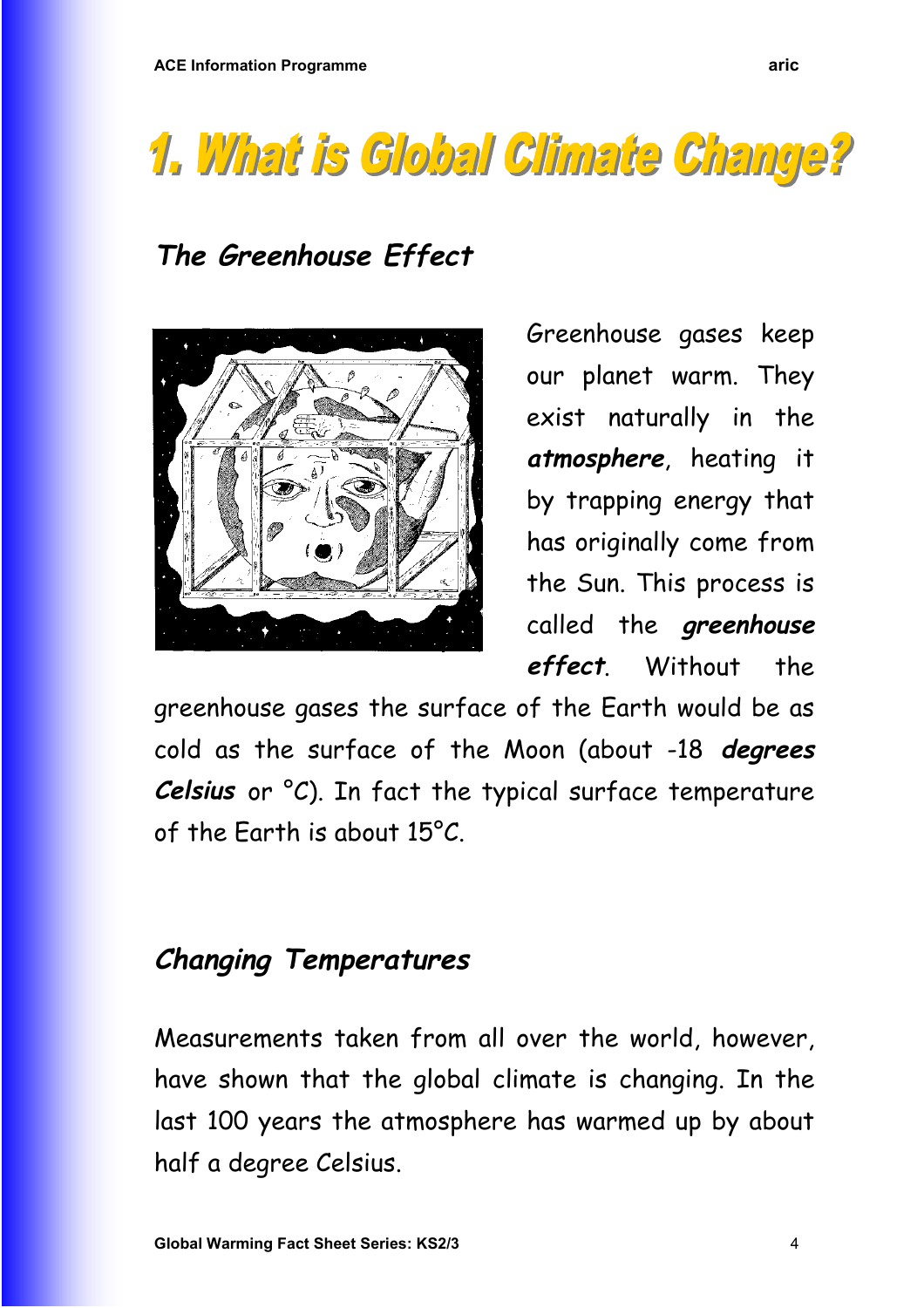Also during this time humans have been **emitting** extra greenhouse gases, which are the result of burning **fossil fuels** (like coal, oil and gas). These gases include carbon dioxide, methane and nitrous oxide.



## **Greenhouse Gases**

It is thought that the man-made emissions of greenhouse gases, from the increased use of fossil fuels, are responsible for some of the warming of the global climate during the  $20<sup>th</sup>$  century. The extra greenhouse gases in the atmosphere trap more energy and therefore enhance the greenhouse effect. This may cause more warming. Greenhouse gases are also released by the exhausts of motor vehicles. The cutting down of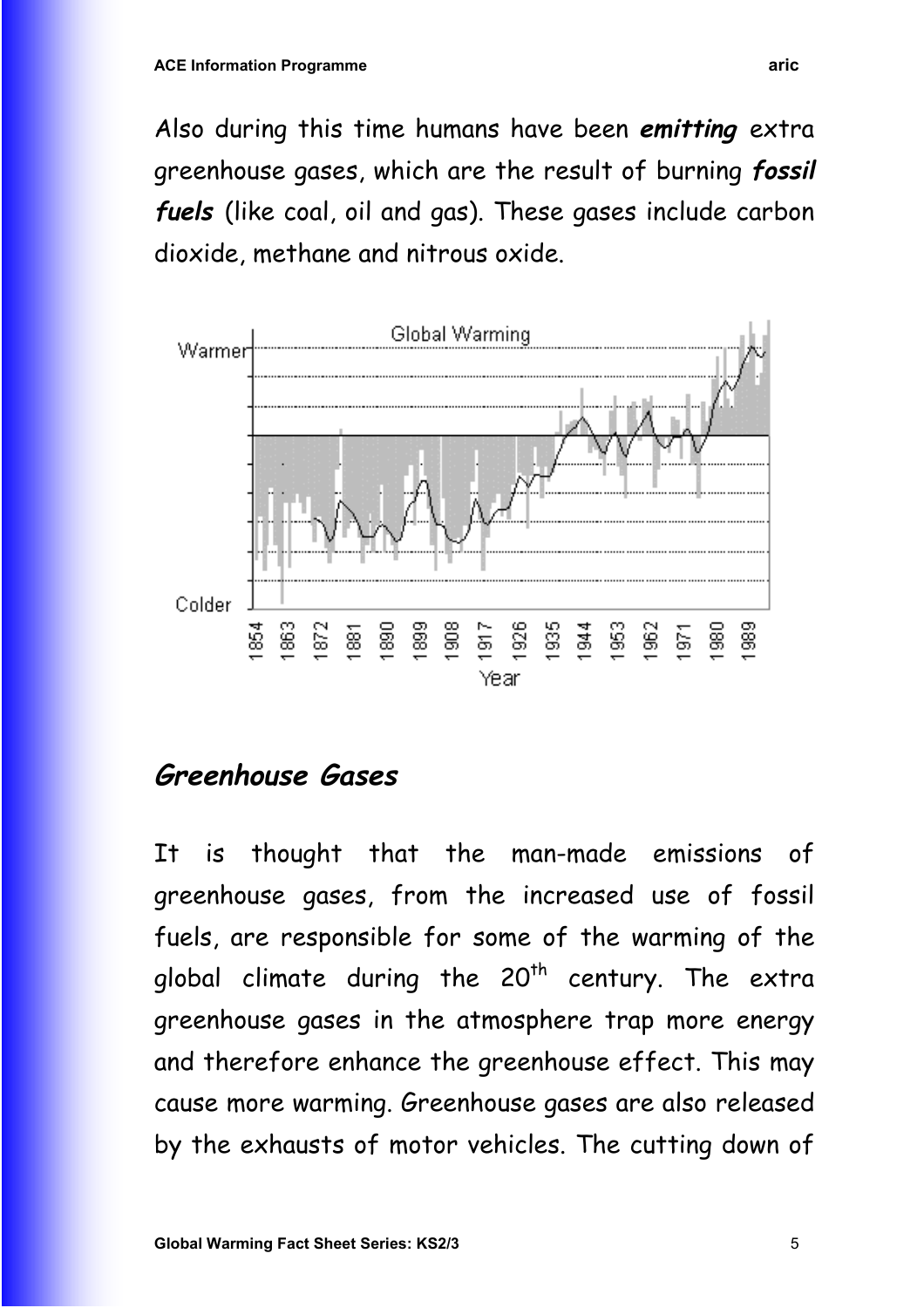rain forests also releases carbon dioxide, which is a greenhouse gas and causes global warming.

## **Natural Changes**

There are also natural ways in which the climate can be altered. Volcanoes release gases, which mix with water vapour in the air to make **aerosols,** and cool the

![](_page_5_Picture_5.jpeg)

atmosphere. Changes in the Sun's energy and the **circulation** of the ocean also affect climate.

## **The Future**

If the Earth continues to warm as **climate models** have predicted, the **temperature** at the Earth's surface may be 3°**C** warmer by 2100 than it is today. This rapid change in temperature would be harmful to many **ecosystems**, and many **species** of plants and animals.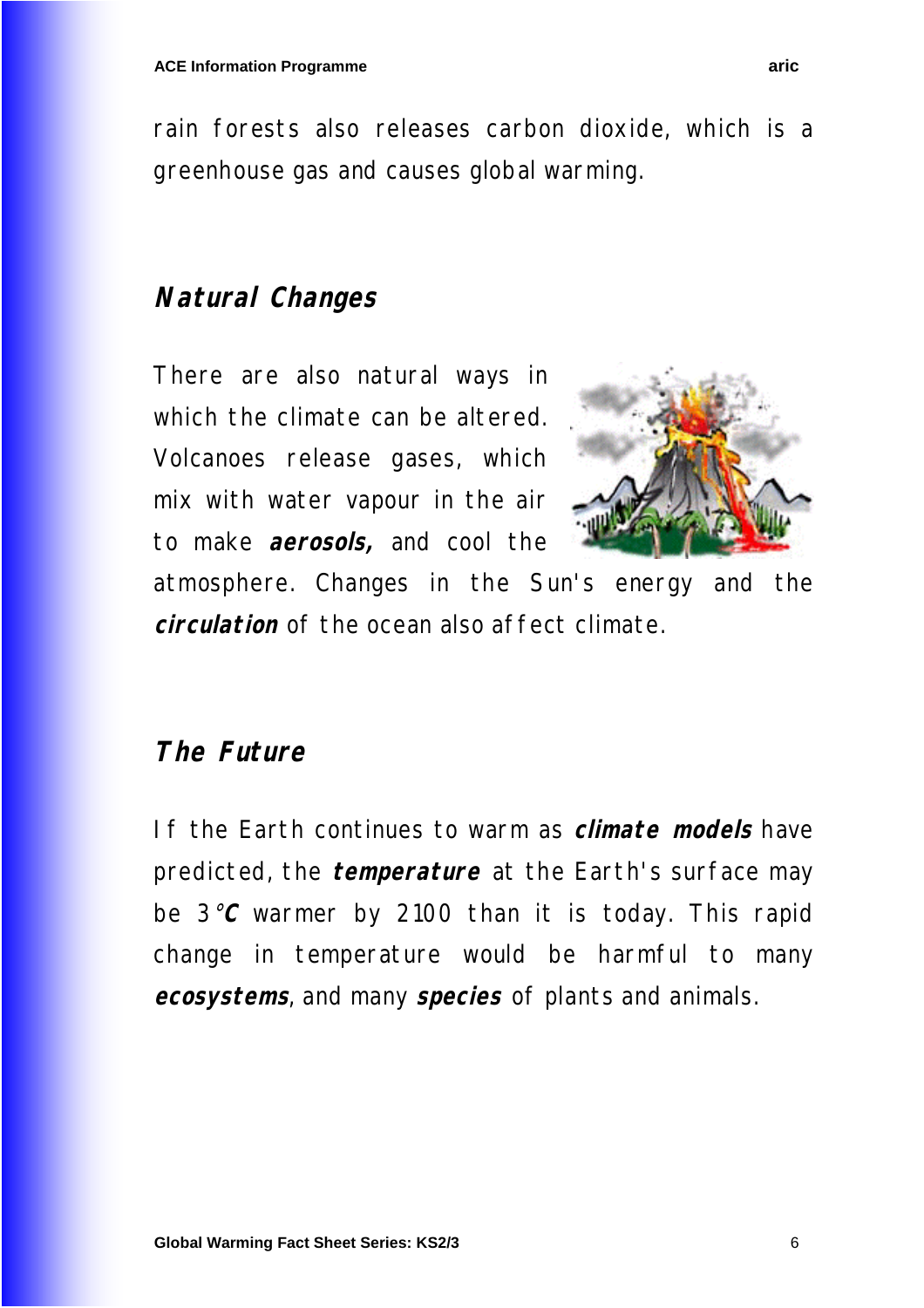# **Impacts**

Climate change will affect rainfall, sea level and storm events, and humans would also be affected by these factors. Food crops would be altered, as well as forests and water supplies. People's health will also be affected.

![](_page_6_Figure_3.jpeg)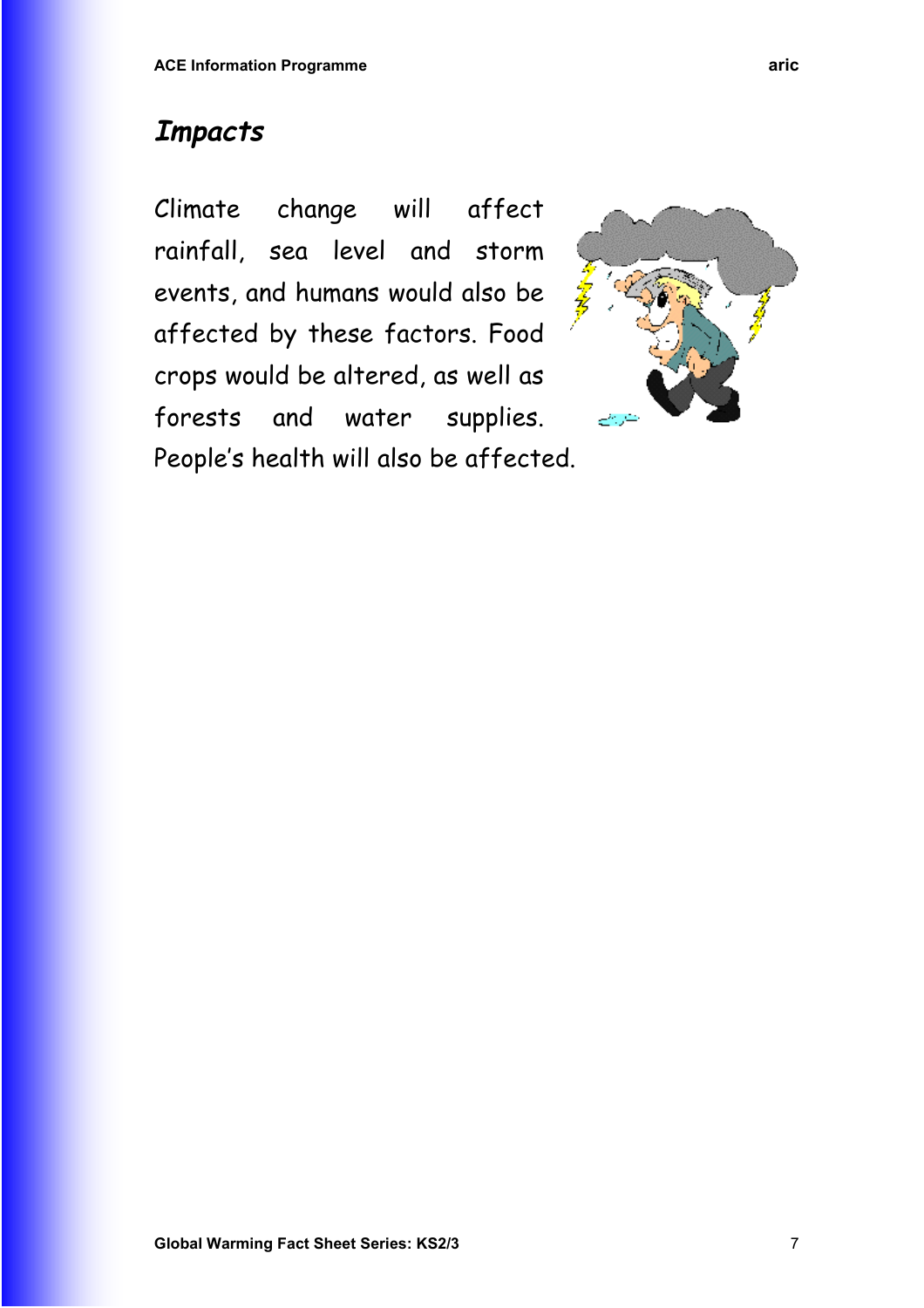![](_page_7_Picture_1.jpeg)

# **Introduction**

Since the **Industrial Revolution** 200 years ago, the amount of greenhouse gases in the air has been increasing. This is thought to be due to human activities. During the last fifty years mankind has also introduced CFCs, which not only damage the **ozone layer** but also act as greenhouse gases. Greenhouse gases also include carbon dioxide, methane, and nitrous oxide.

# **Carbon Dioxide**

![](_page_7_Picture_5.jpeg)

Carbon dioxide  $(CO_2)$  is produced naturally through breathing or **respiration**, decay of plant and animal matter, and from natural forest fires.

Man-made sources of carbon dioxide include the burning (or combustion) of fossil fuels,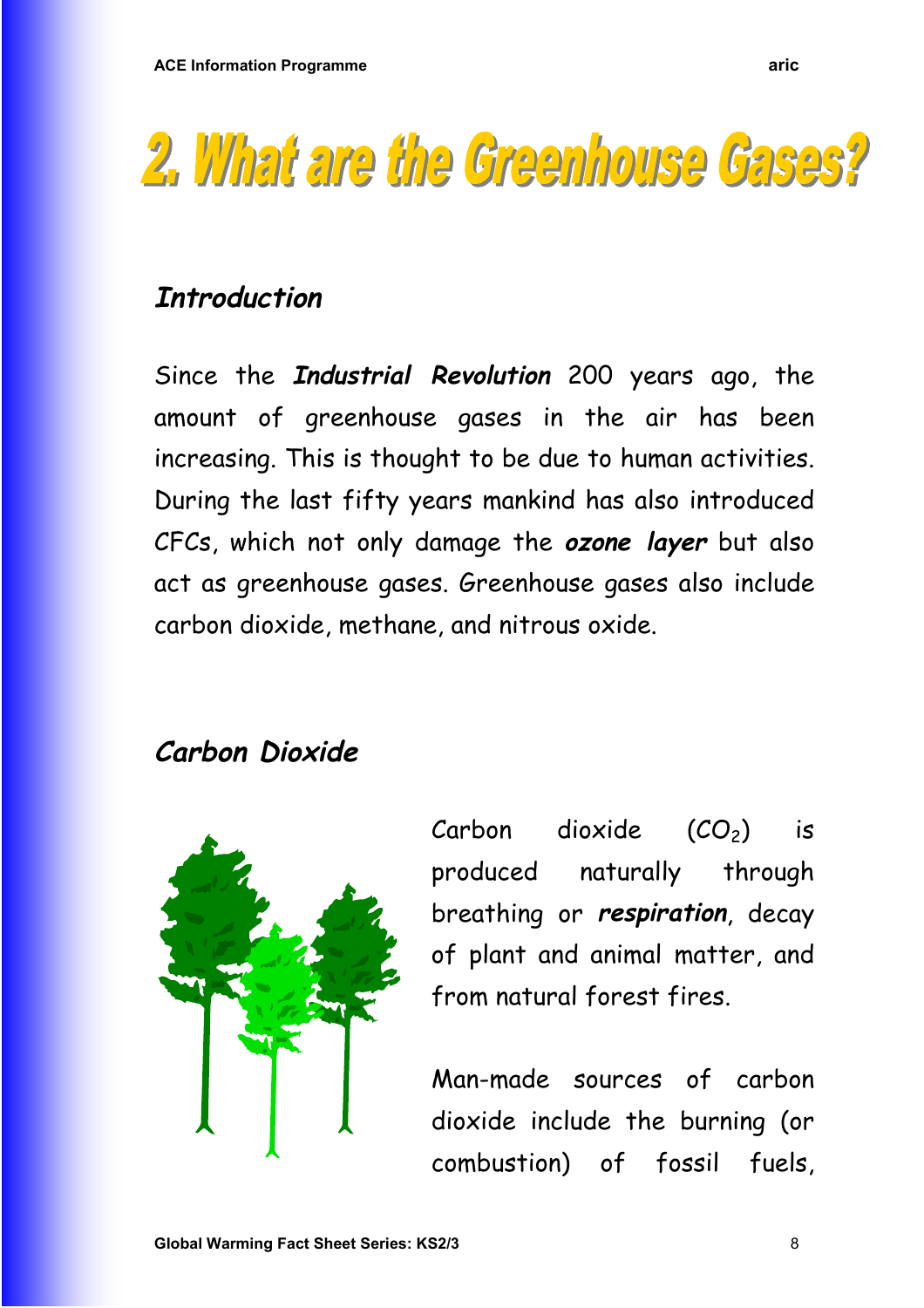changes in land-use (especially **deforestation**), **biomass burning** and the manufacture of cement.

Carbon dioxide is taken out of the atmosphere by the oceans, and by plants, especially forests, through **photosynthesis**.

# **Methane**

Methane  $(CH_4)$  is a major greenhouse gas. It is formed naturally in **wetlands** when organic material decays, and also by **termites**. Man-made sources of methane include

![](_page_8_Picture_5.jpeg)

the growing of rice, cattle farming, fossil fuel burning and the disposal of household waste in **landfill sites**.

# **Nitrous Oxide**

Nitrous oxide  $(N_2O)$  is a greenhouse gas naturally produced by oceans and by lightning strikes, but humans have increased its abundance by the production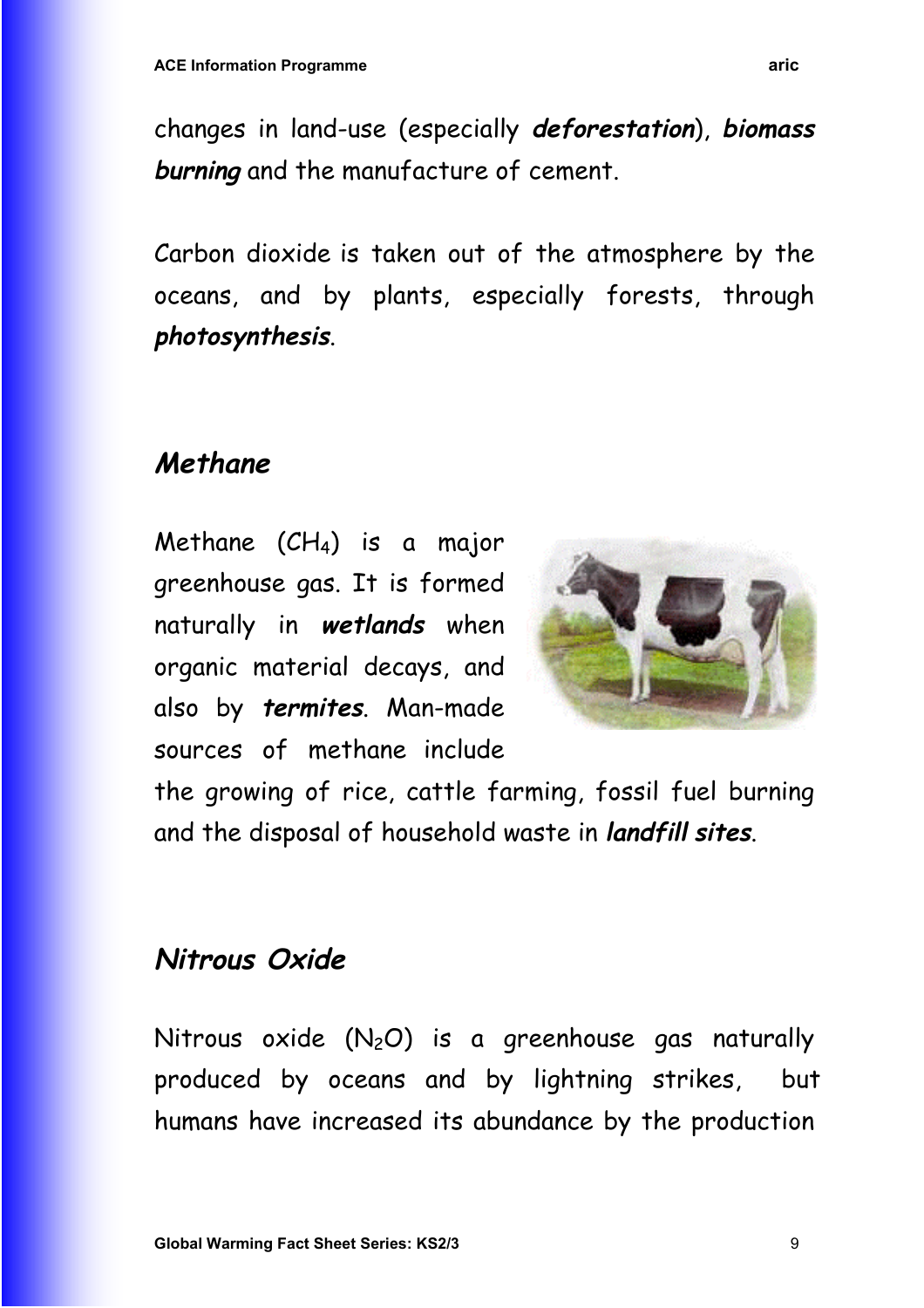of **nylon**, **nitric acid**, and through agricultural practices and biomass burning.

# **Chlorofluorocarbons**

**Chlorofluorocarbons** (CFCs) are a group of man-made substances containing **chlorine, fluorine** and **carbon**. They were invented in the 1930s for use in fridges, but have other uses, including aerosols.

![](_page_9_Picture_4.jpeg)

# **Summary**

The main human contribution to enhancing the greenhouse effect and global warming has been made by carbon dioxide, but more recently the CFCs have also had a large impact. CFC production has now been limited to protect the ozone layer, and so it is thought that their effect on global warming will become less in the future.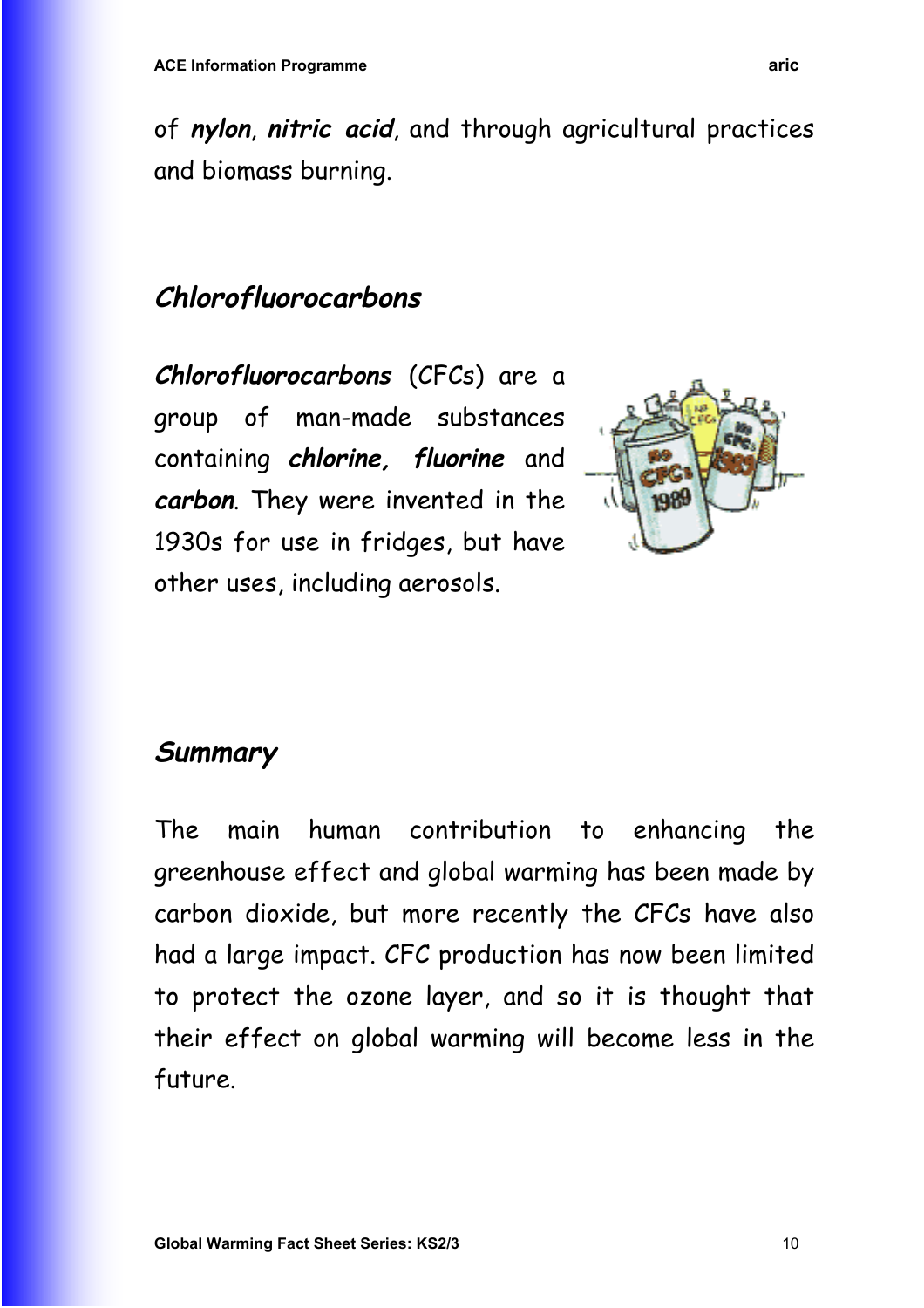![](_page_10_Picture_1.jpeg)

# **Introduction**

Atmospheric **aerosols** are made up of particles suspended in air which are around one millionth of a metre across. They are formed by the mixing of gases in the atmosphere, or by the upward movement of fine material from the ground.

Even though these particles are so small, they have the ability to stop some of the Sun's energy from reaching the Earth's surface.

## **Where do atmospheric aerosols come from?**

Atmospheric aerosol particles may be **emitted** from primary sources as particles, or they may be formed in the atmosphere from gases (secondary sources).

Natural sources of aerosols are usually greater than man-made ones, except in certain areas of the world, such as in industrial regions.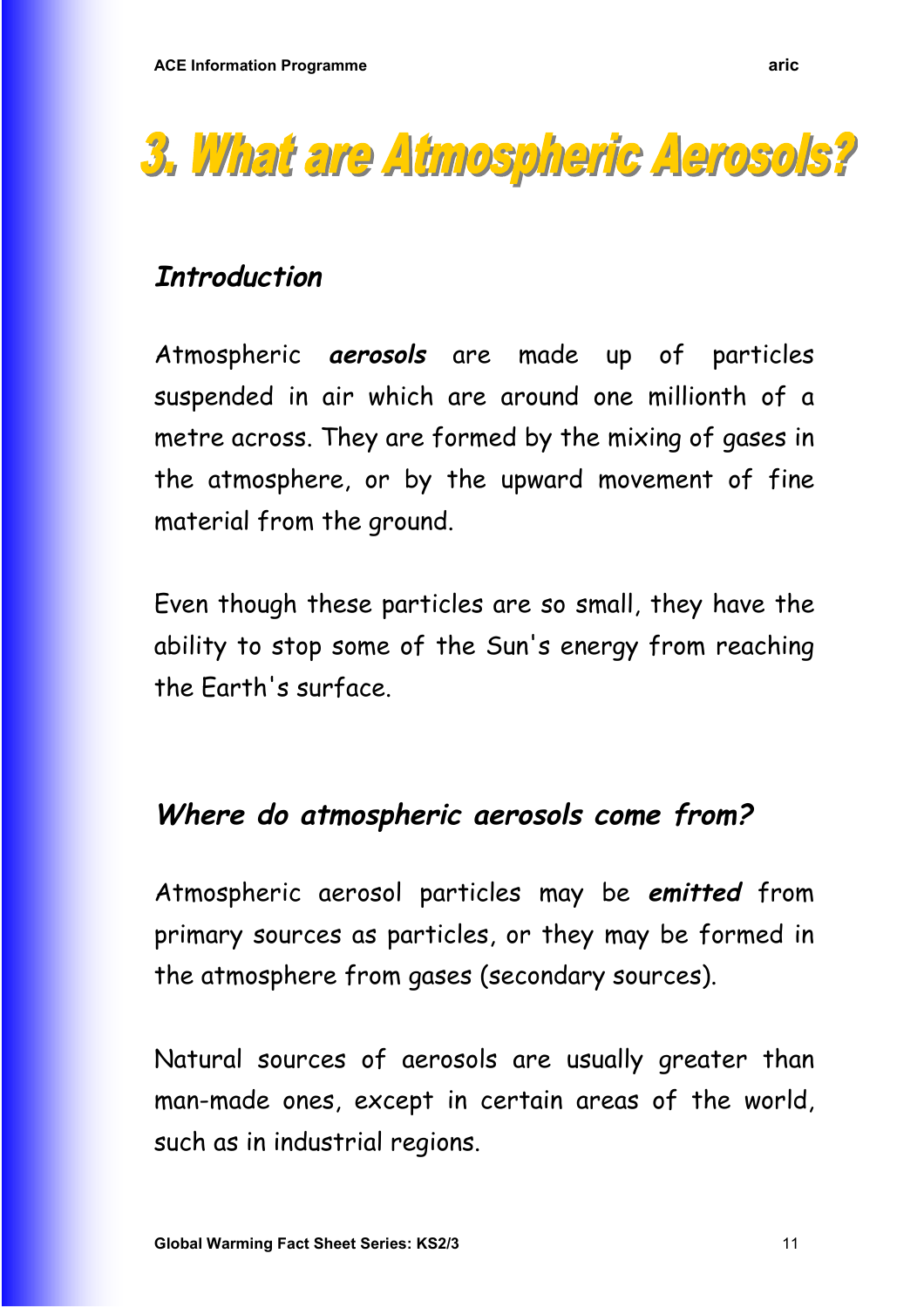Primary sources of aerosols include the burning of plants, especially through forest fires. Fires may be natural or manmade. Other natural sources include wind-blown dust from rocks, soils, and volcanic

![](_page_11_Picture_2.jpeg)

eruptions. Volcanoes also produce **sulphur dioxide** when they erupt. When this mixes with water vapour in the air, **sulphuric acid** aerosols are produced.

# **Where do atmospheric aerosols go?**

Most aerosols are removed from the atmosphere by rainfall. This is called wet deposition. Aerosol particles may also be removed from the atmosphere directly by falling to the ground. This is known as dry deposition.

When a volcano emits gases high into the upper atmosphere (**stratosphere**) above the level at which rain is usually produced, the aerosols that form from them may remain there for several years, gradually spreading around the world. If the eruption is only into the lower atmosphere (**troposphere**), the pollution will be removed within days by rain.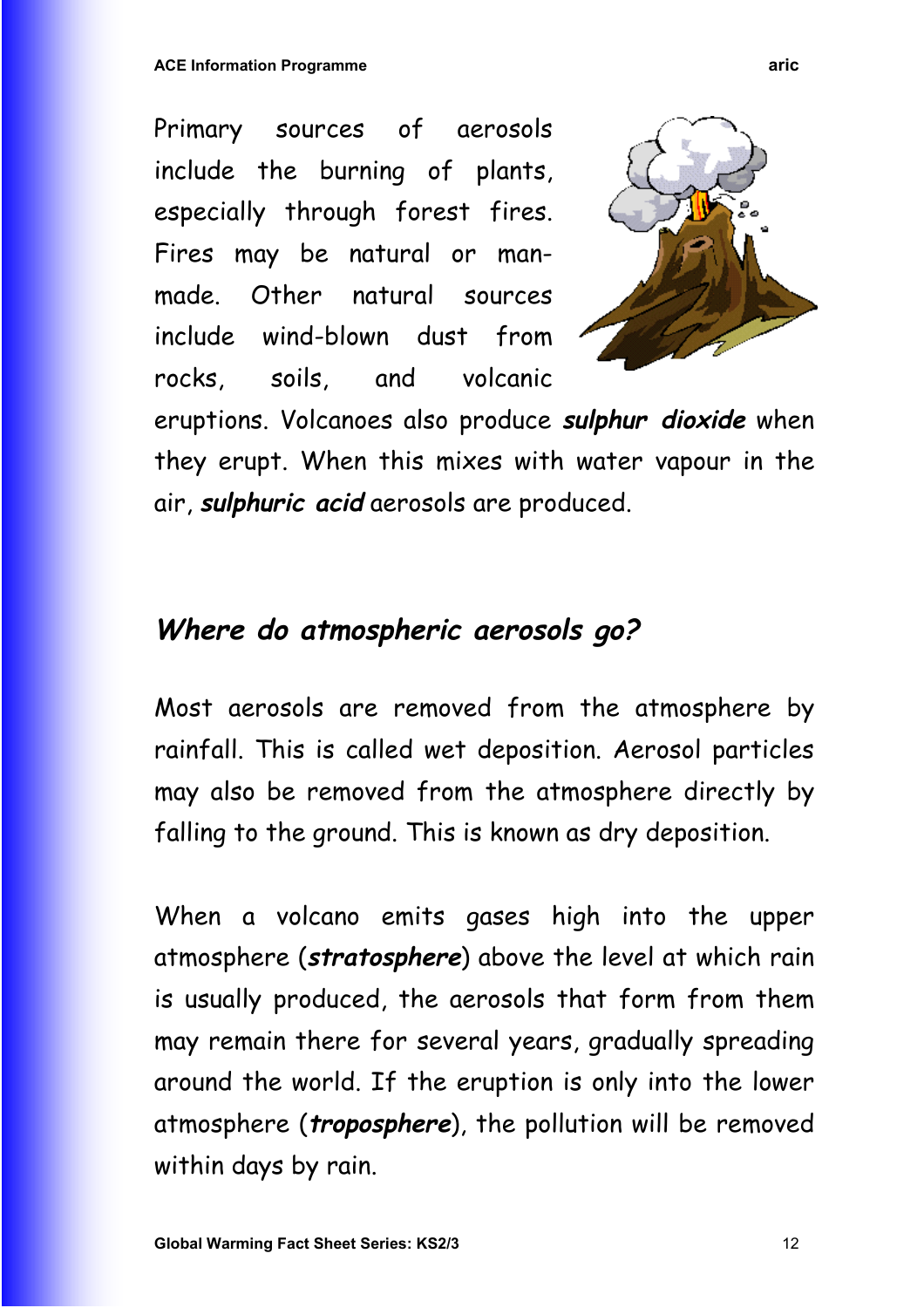# **What do atmospheric aerosols do?**

Atmospheric aerosols influence the global climate in two ways, both resulting in cooling. Firstly they can **scatter** the sunlight, so less of it reaches the Earth's surface. This effect is particularly important and long-lasting when the aerosols are high up in the atmosphere as a result of a volcanic eruption.

![](_page_12_Picture_3.jpeg)

Secondly, aerosol particles help to form clouds, which reflect sunlight back out to space, so making the atmosphere cooler.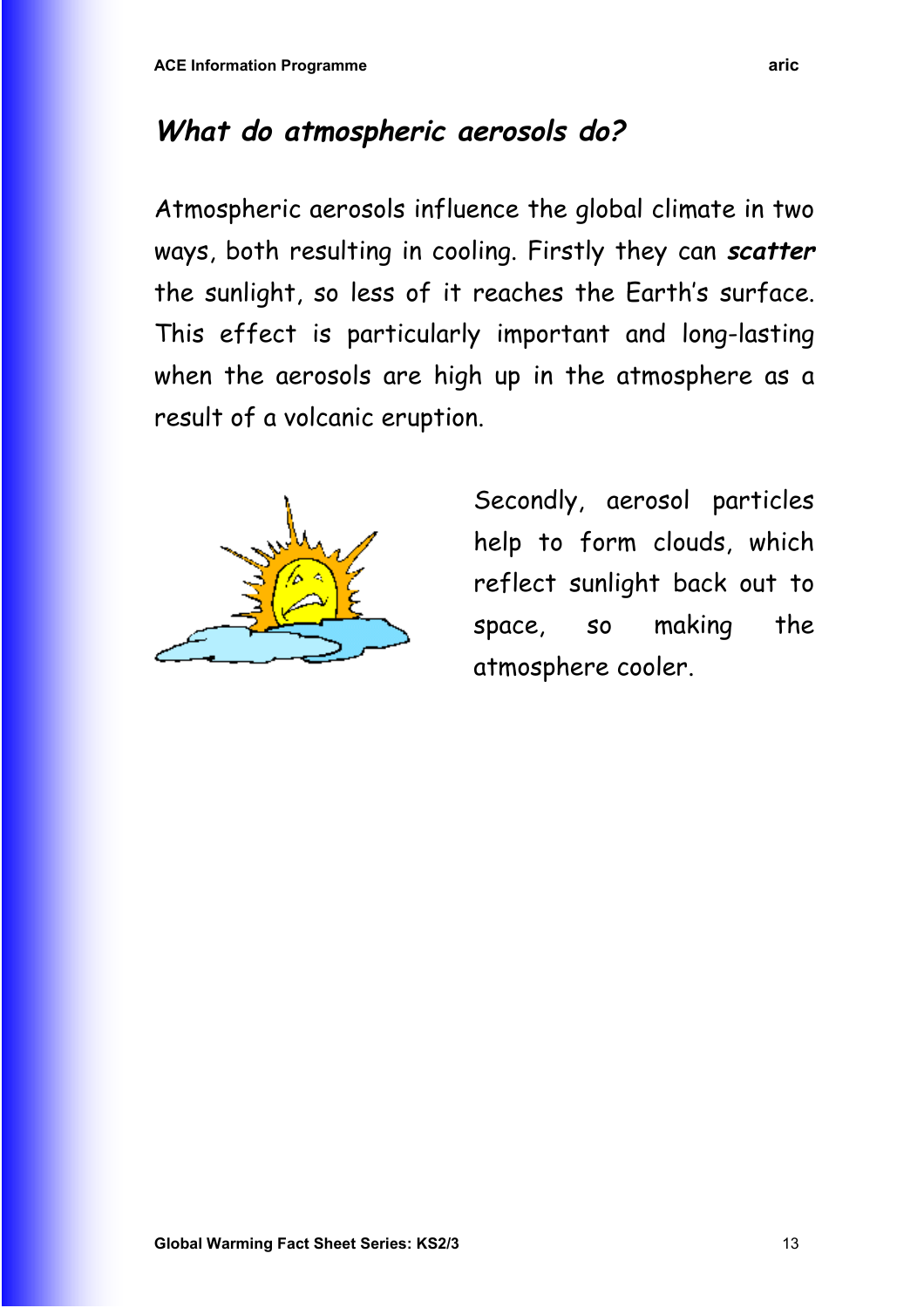![](_page_13_Picture_1.jpeg)

## **Introduction**

Climate change has been taking place throughout the history of the Earth. It is only recently that mankind has begun to exert its own influence. Natural factors that have caused these changes have been due to changes in the Sun, volcanic eruptions and ocean circulation. We have been able to work out what the climate was like in the past by using a number of scientific methods.

# **Historical Records**

Historical records of climate are useful in determining just what past climates were like. Such records include ancient inscriptions, government records, commercial records and diaries. Firstly, we can

![](_page_13_Picture_6.jpeg)

use records of weather events such as heavy snowfall or severe frosts. Secondly, we may use records of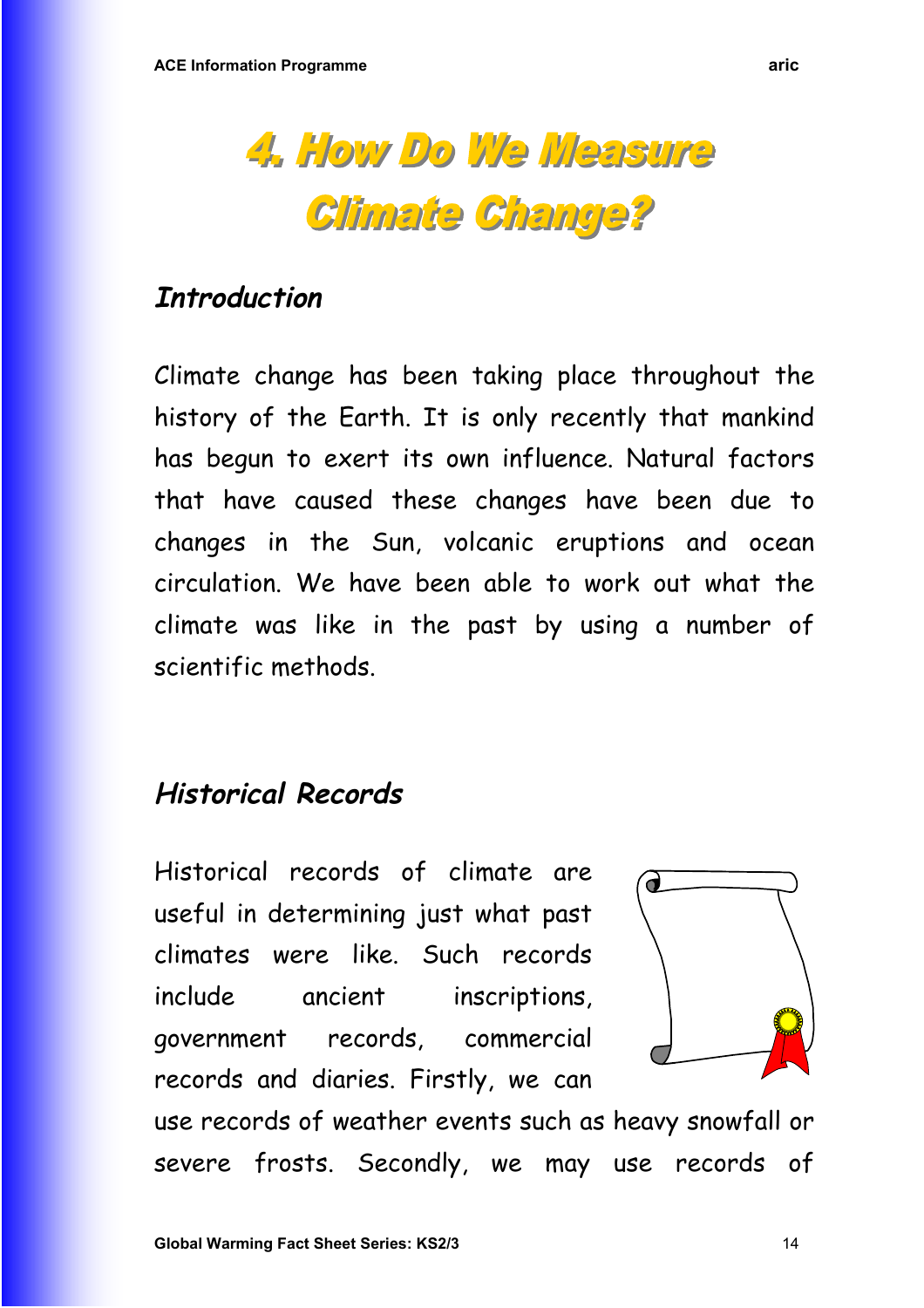environmental events that are caused by weather, such as floods and droughts. Lastly, there are records of events that affect plants and animals, and depend on the weather, such as the flowering of trees or the migration of birds.

## **Ice Cores**

As snow and ice builds up, it lays down a record of the conditions in the environment at the time of its formation. This information can be taken from the snow and ice and used to work out what the climate was like at that time.

# **Dendroclimatology**

![](_page_14_Picture_5.jpeg)

Dendroclimatology is the study of tree rings, and how they are linked to the climate. When the growth of a tree is stunted, the width of the tree ring for that year is narrower than the ones before and after. This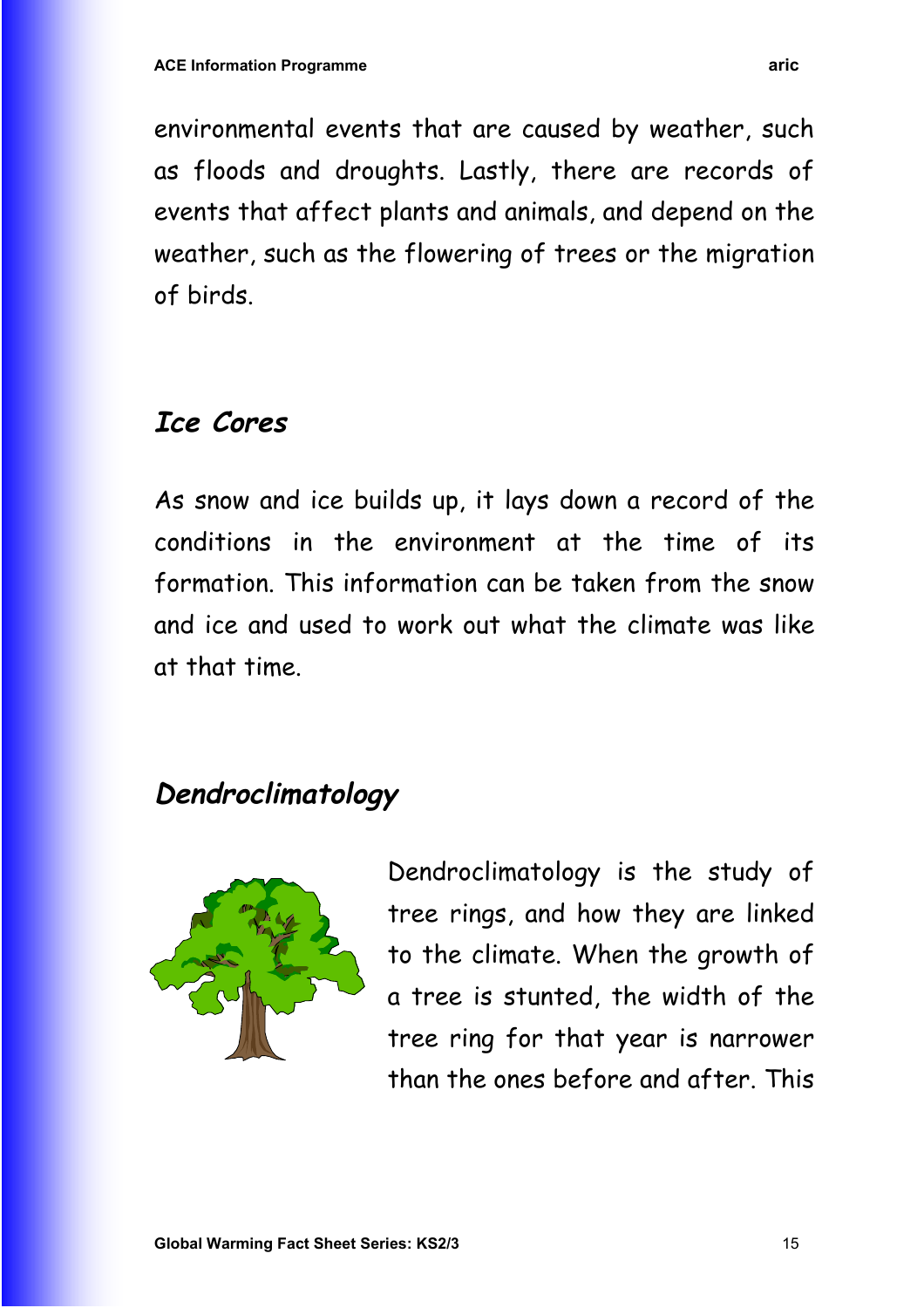lack of growth may be due to a climatic factor such as temperature or rainfall, and so we can tell what the weather was like in that year.

# **The Ice Ages**

Records of past climates have been used to show what the climate was like during the last several hundred thousand years. These records have demonstrated that the global climate has changed from being fairly warm, as it is now, to being very cold. These cold periods are known as the Ice Ages, and the last one affected the Earth only 18,000 years ago.

It is thought that the change in global climate between Ice Ages and warm periods is linked to the Earth's changing orbit around the Sun.

![](_page_15_Picture_5.jpeg)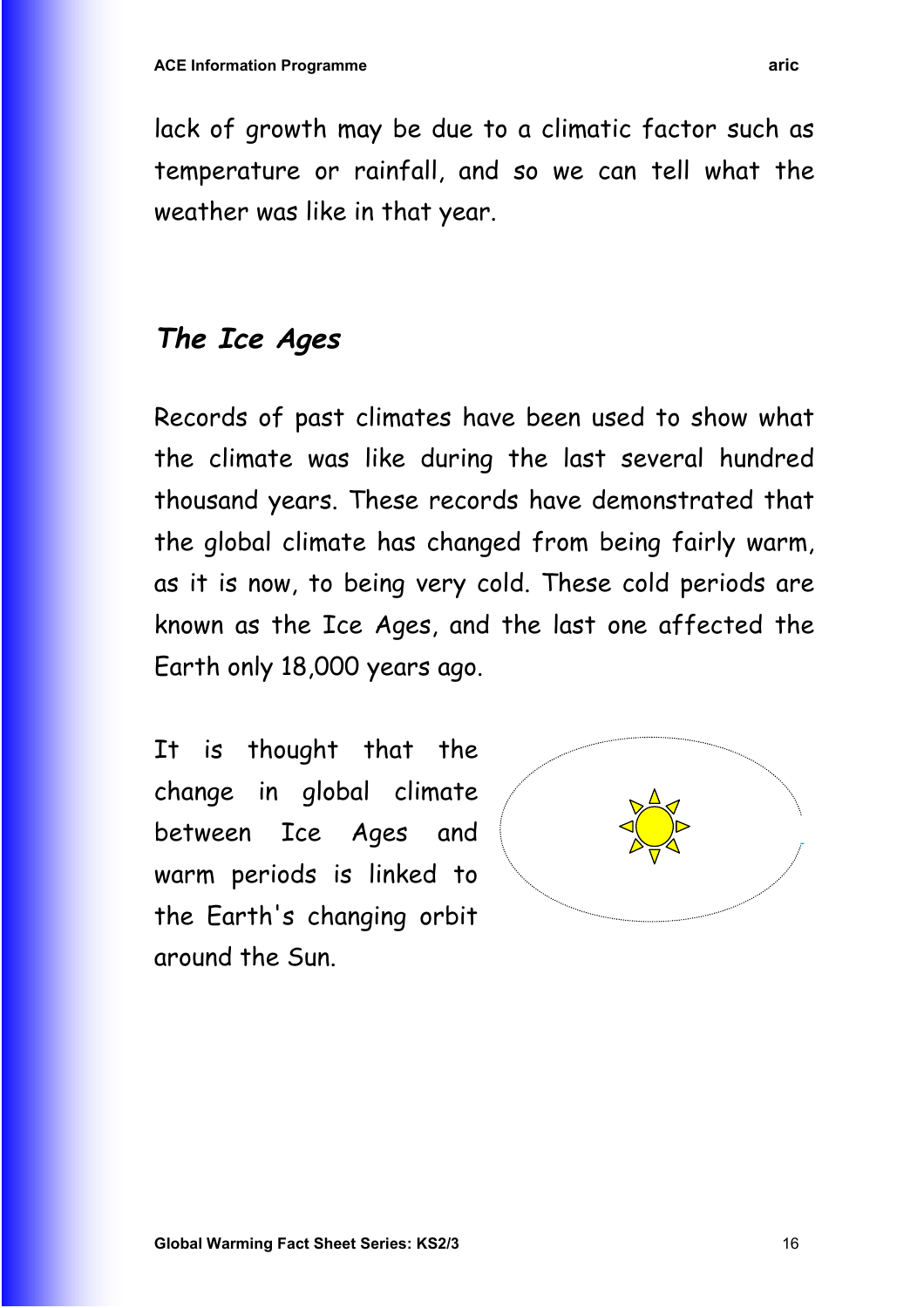# 5. How Do We Predict **Future Climate Changes?**

## **Introduction**

In order to predict future climate changes it is necessary to look at past patterns and trends. The graph below shows how the global temperature has changed over the last 130 thousand years. Between 20,000 years ago and the present, the Earth warmed by as much as  $6^{\circ}C$ .

![](_page_16_Figure_4.jpeg)

Predictions of climate change over the next 100 to 150 years are based only on climate models.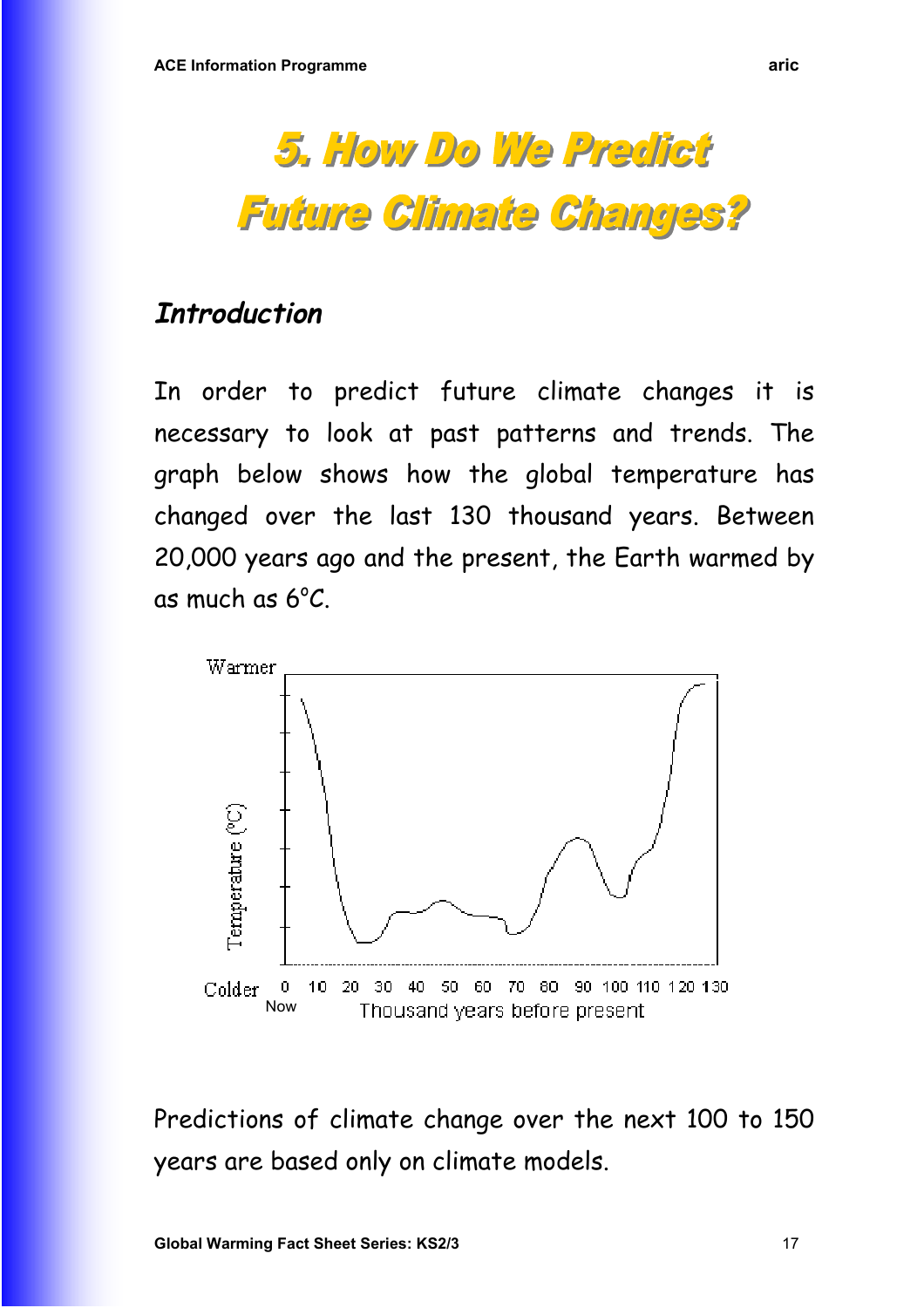# **Climate Models**

![](_page_17_Picture_2.jpeg)

Climate models are special computer programmes. Climate models have attempted to show man-made influences on climate change. Firstly, climate models are used to gain a clearer picture

of past climates. Then they compare their results with real data from observations of climate changes. If a good match is found between the model results and the real observations, the model is believed to be working well, and it can then be used to predict future changes in climate. All climate models, however, are subject to a lot of uncertainty, and their predictions should not be considered to be fool proof, but as intelligent estimations based on existing knowledge.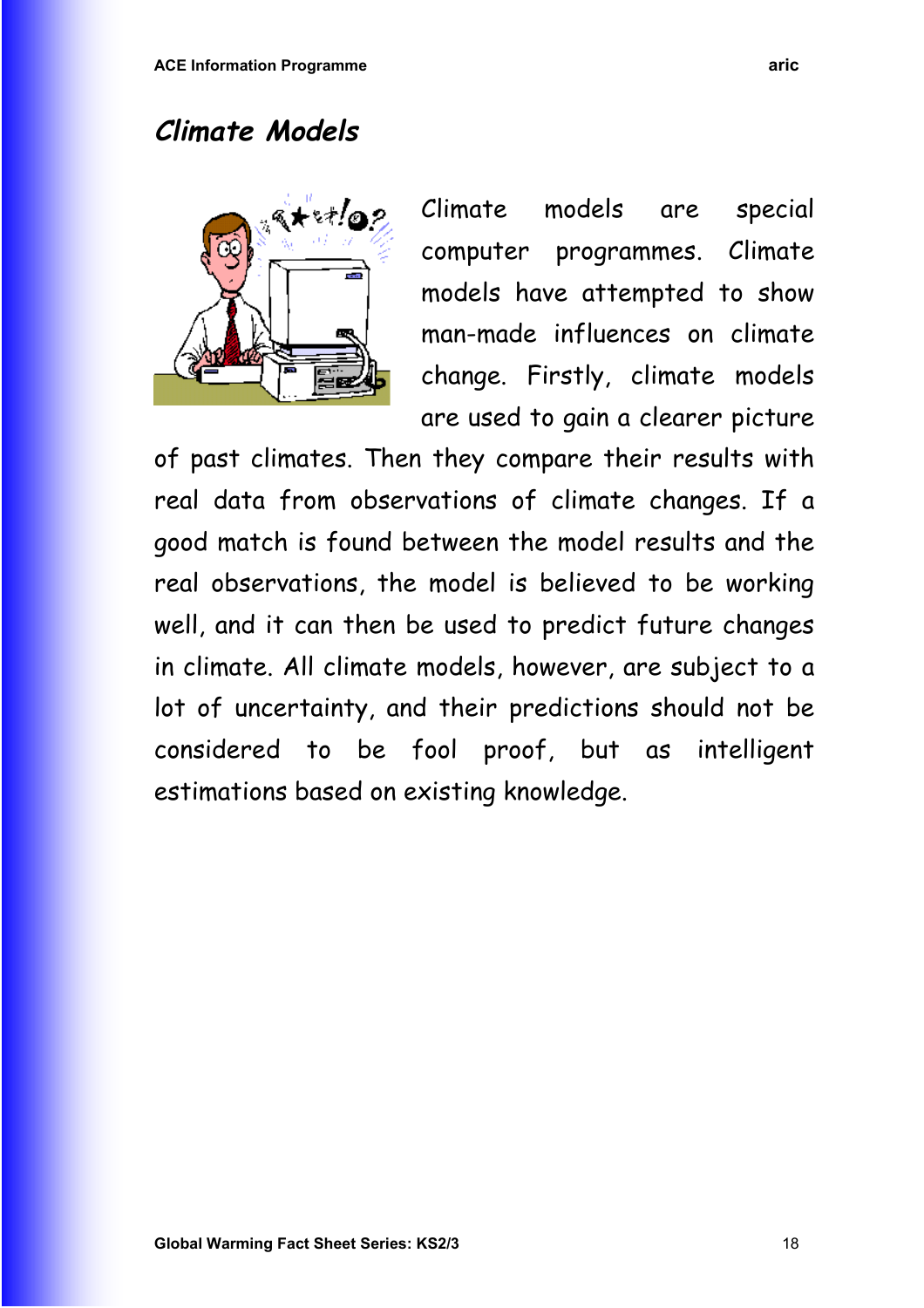![](_page_18_Picture_1.jpeg)

## **Introduction**

As the Earth warms up a number of changes in the weather will occur, including hotter summers. This may seem like a good idea, but a rise of a few degrees Celsius in temperature could

![](_page_18_Picture_4.jpeg)

change the conditions on Earth, which are currently just right for existing plants and animals.

## **Warmer Seas and Melting Ice**

![](_page_18_Picture_7.jpeg)

When the Earth warms, the oceans will warm and expand causing an increase in the level of the sea. This process is thought to be responsible for about a quarter of the sea level rise recorded during the  $20<sup>th</sup>$  century. The melting of ice sheets in Greenland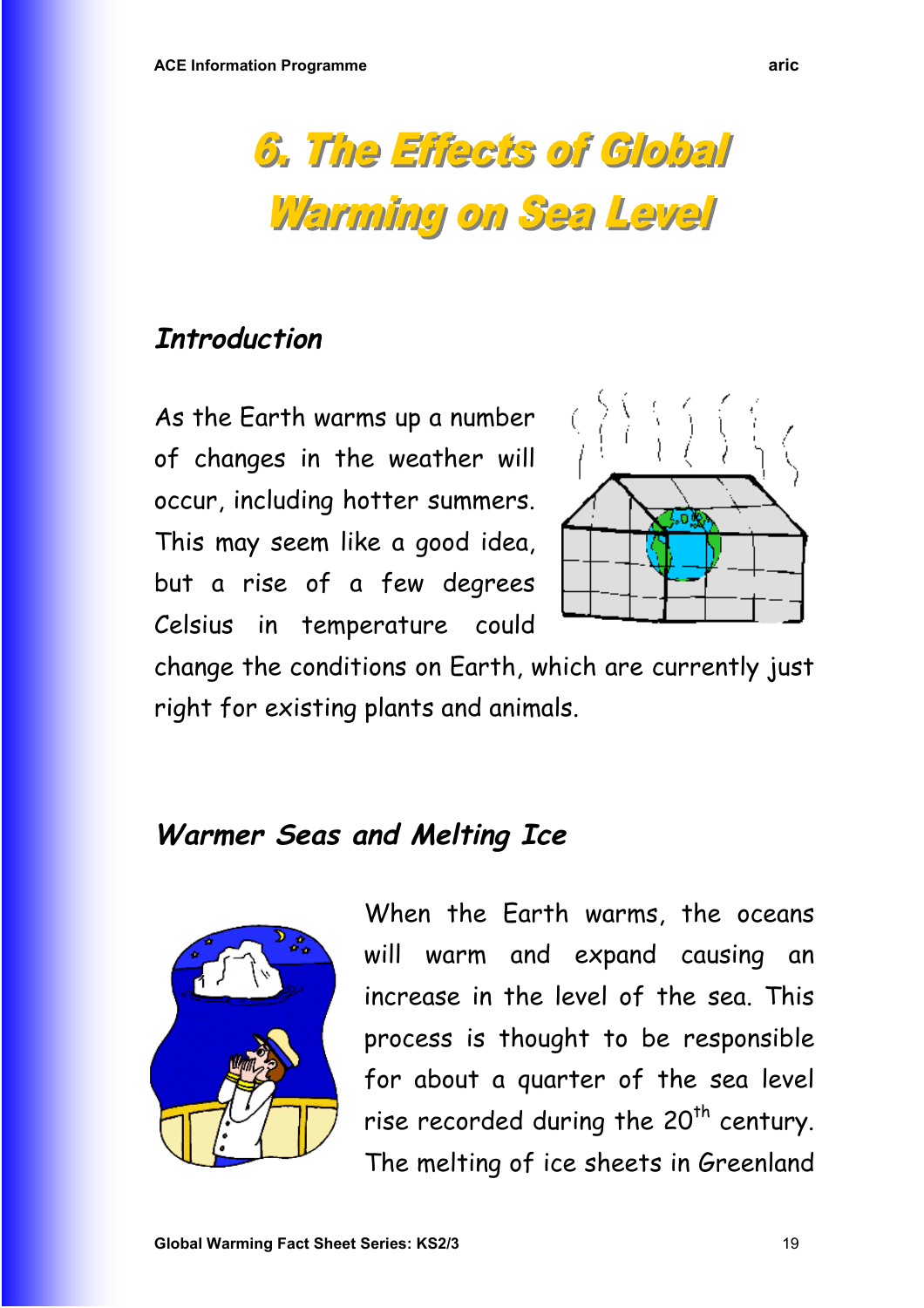and Antarctica could be another major cause, although it is not known what contribution this makes.

According to many studies, sea levels have been rising by 1-2 millimetres (mm) each year for the past 100 years. Current predictions suggest that the sea level may rise by half a metre in the next 100 years.

# **Flooding**

Higher sea levels will threaten the low-lying coastal areas of the world such as the Netherlands and Bangladesh. Many important fisheries would become threatened and coastal **ecosystems** damaged.

![](_page_19_Picture_5.jpeg)

In Britain, East Anglia and the Thames Estuary will be particularly at risk from flooding as sea levels increase.

= East Anglia and the Thames Estuary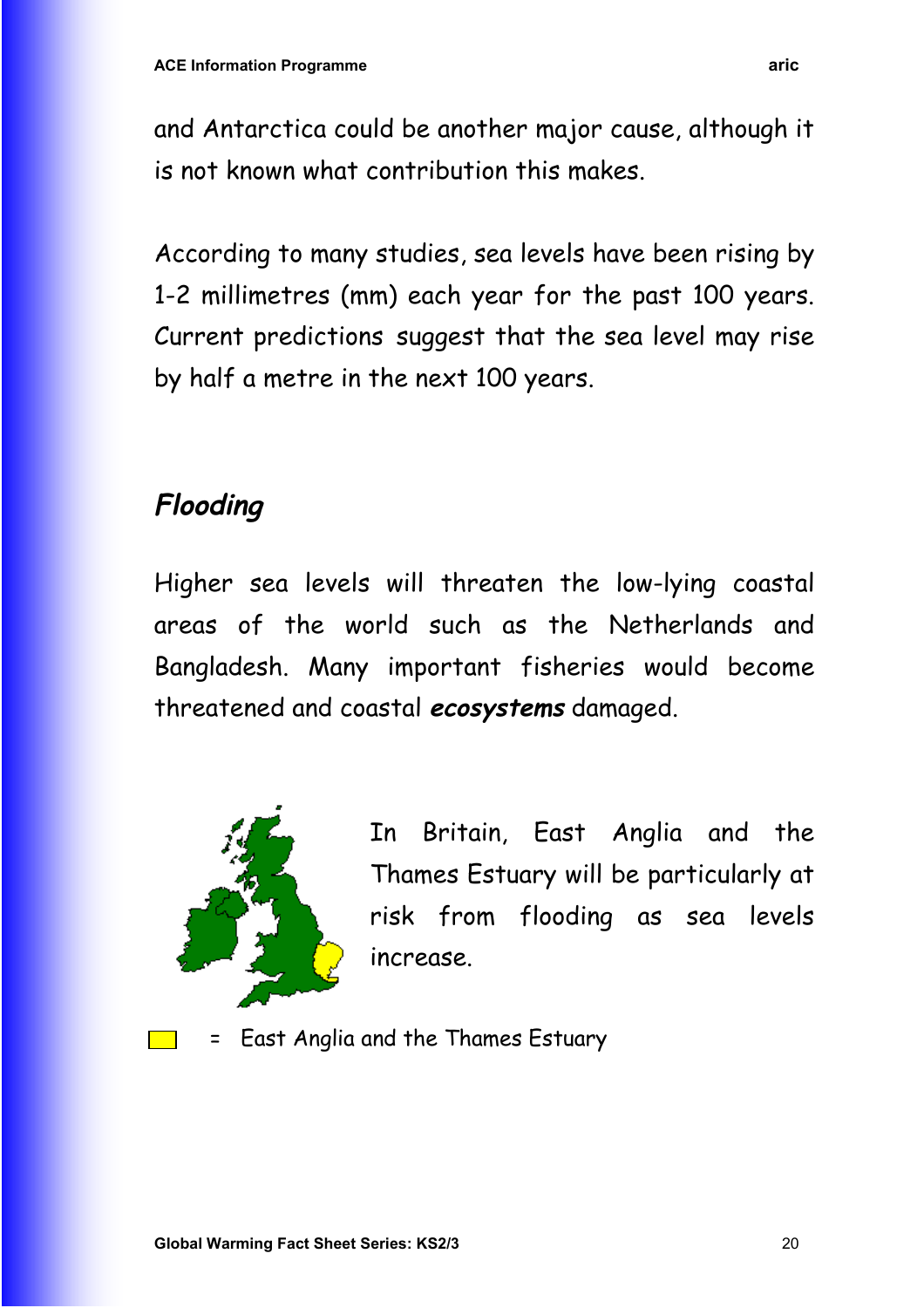# 7. The Effects of Global Warming on Agriculture

# **Introduction**

Climate plays a large part in determining plant growth and the production of crops. Crop growth is often limited by temperature and rainfall. An increase in temperature may suit some crops, but the accompanying increase in the

![](_page_20_Picture_4.jpeg)

**evaporation** of water will leave less moisture available for plant growth.

The changes in the weather will affect the type of crops grown. Some crops such as wheat and rice grow better in higher temperatures, but other plants such as maize and sugarcane do not. Changes in the amount of rainfall will also affect how many plants grow.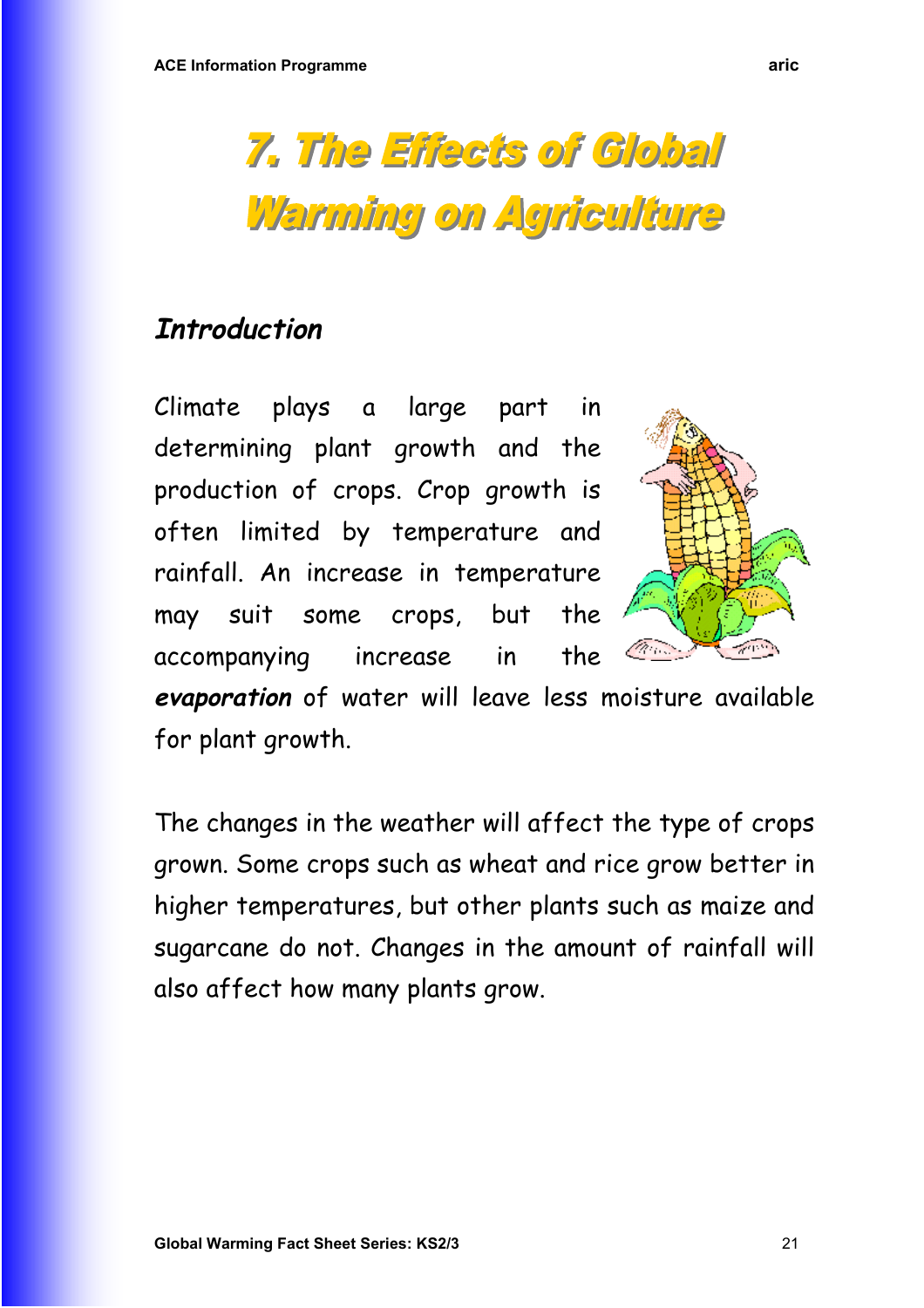# **Food & Water Shortages**

![](_page_21_Picture_2.jpeg)

The effect of a change in weather on plant growth may lead to food and water shortages in some countries of the world. **Droughts** in countries that currently experience them may become more severe. Brazil, South East Asia,

China and parts of Africa are likely to be affected most, and many people could suffer from hunger.

# **Low-Lying Land**

Low-lying agricultural land is at risk from rising sea levels. South East Asia would be badly affected as most farming takes place on low-lying **deltas**. If salt water entered the land it would need treating. This would increase costs for farmers and mean higher food prices for the public.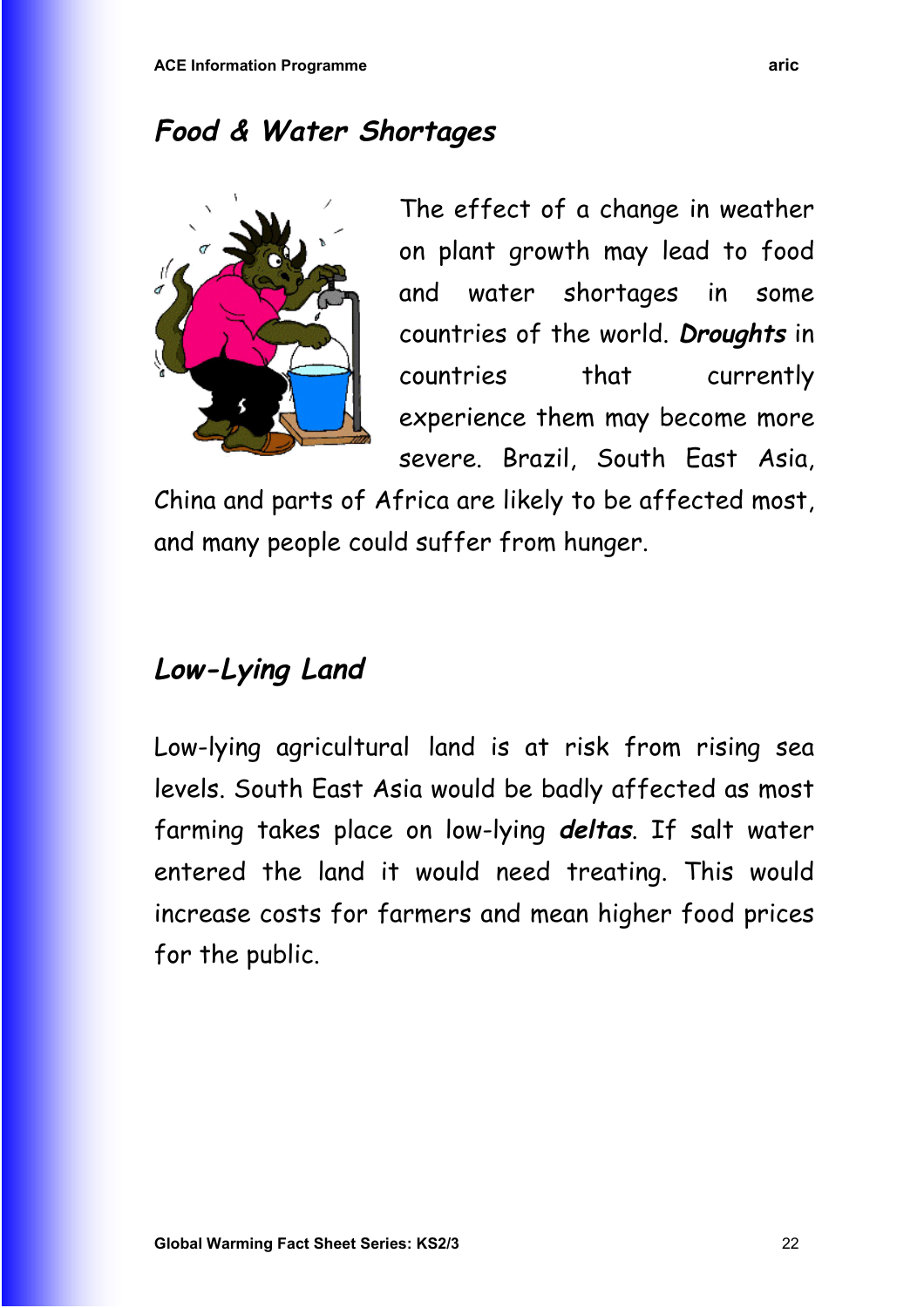# **Carbon Dioxide**

Plants grow as a result of **photosynthesis**. This involves plants taking in carbon dioxide and giving off oxygen. Climate change is associated with an increase in the levels of carbon dioxide in the atmosphere and hence plant growth rates could increase.

# **Uncertainty**

It is not certain what the effects of climate change on agriculture will be, but it is though that crop production will be reduced in some parts of the world, whilst it will increase in others.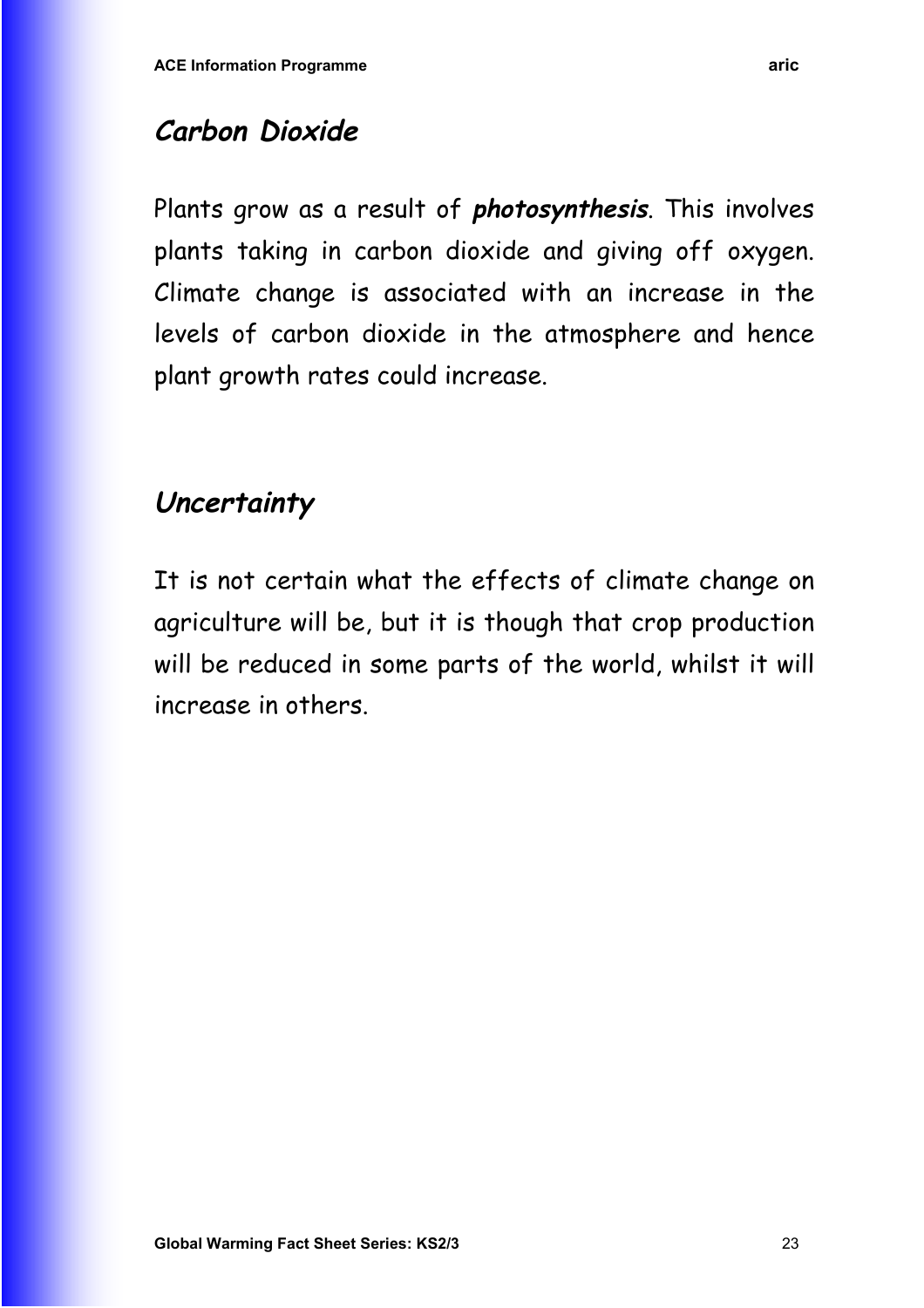![](_page_23_Picture_1.jpeg)

## **Introduction**

As the climate changes, the composition and distribution of ecosystems will alter and individual species will respond to the changes. Some species in ecosystems may become extinct.

# **Climate Zones**

Groups of organisms will tend to move towards the **poles** as warming occurs. It is predicted that a warming

![](_page_23_Picture_6.jpeg)

of 2°C over the next 100 years would shift current climatic zones towards the poles by about 300 km. The ecosystems most at risk from global warming will include those that are presently subject to harsh climates. These include: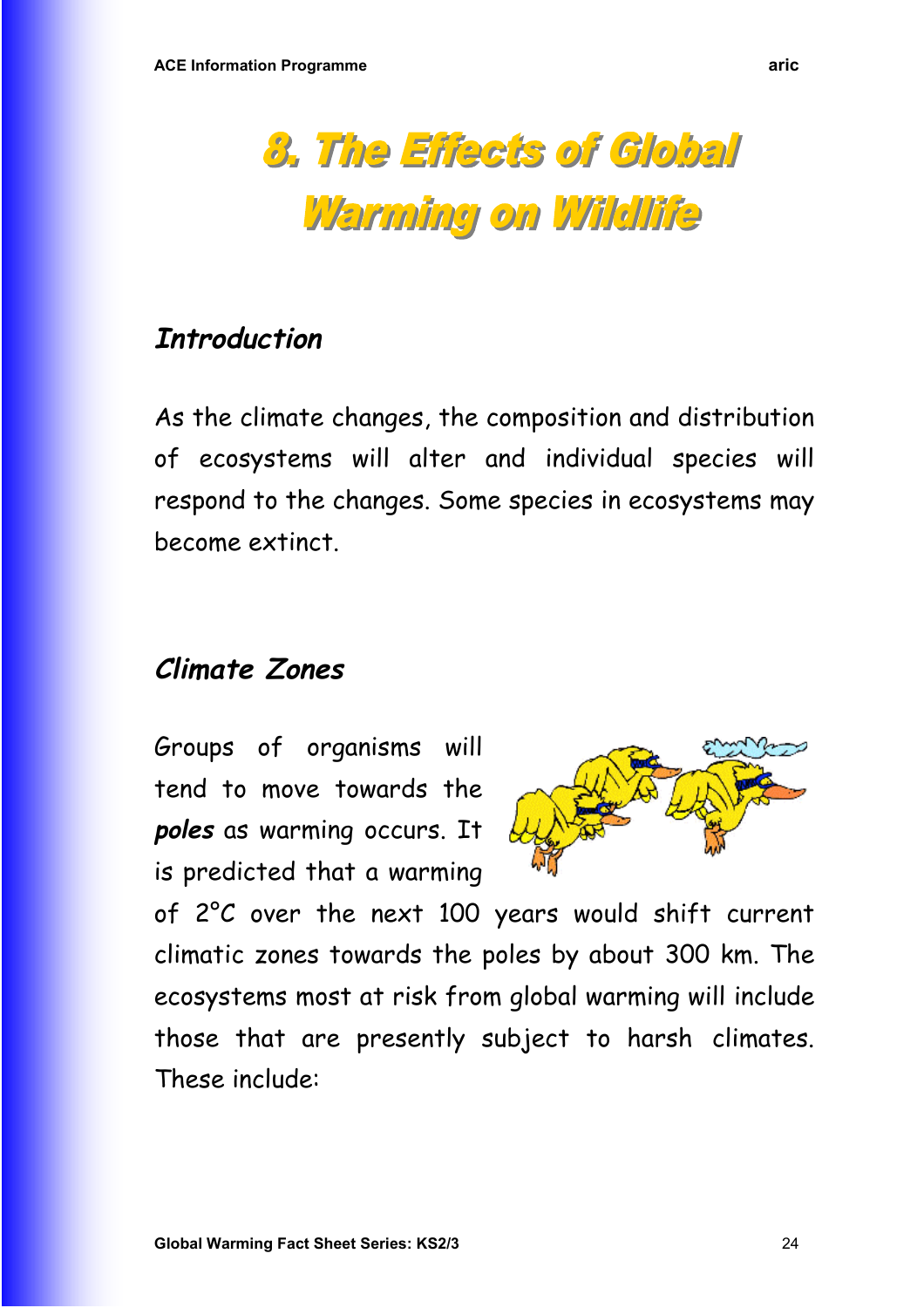- Tropical forest
- Coral reefs
- Deserts
- Polar (ice) regions
- Coastal marshes
- **Mountains**
- Low lying land

The occurrence of extreme events, such as flooding and drought in these environments, may become more likely.

# **Forests**

Forests cover around a quarter to a third of the total land surface of the Earth. They are essential for the maintenance of a stable global climate. Global warming will increase the risk of

![](_page_24_Picture_11.jpeg)

forest fires as soils and plants will become drier. Changes in pest populations may also place stress on forests.

Forests are known to strongly moderate local climates and use up carbon dioxide during photosynthesis, helping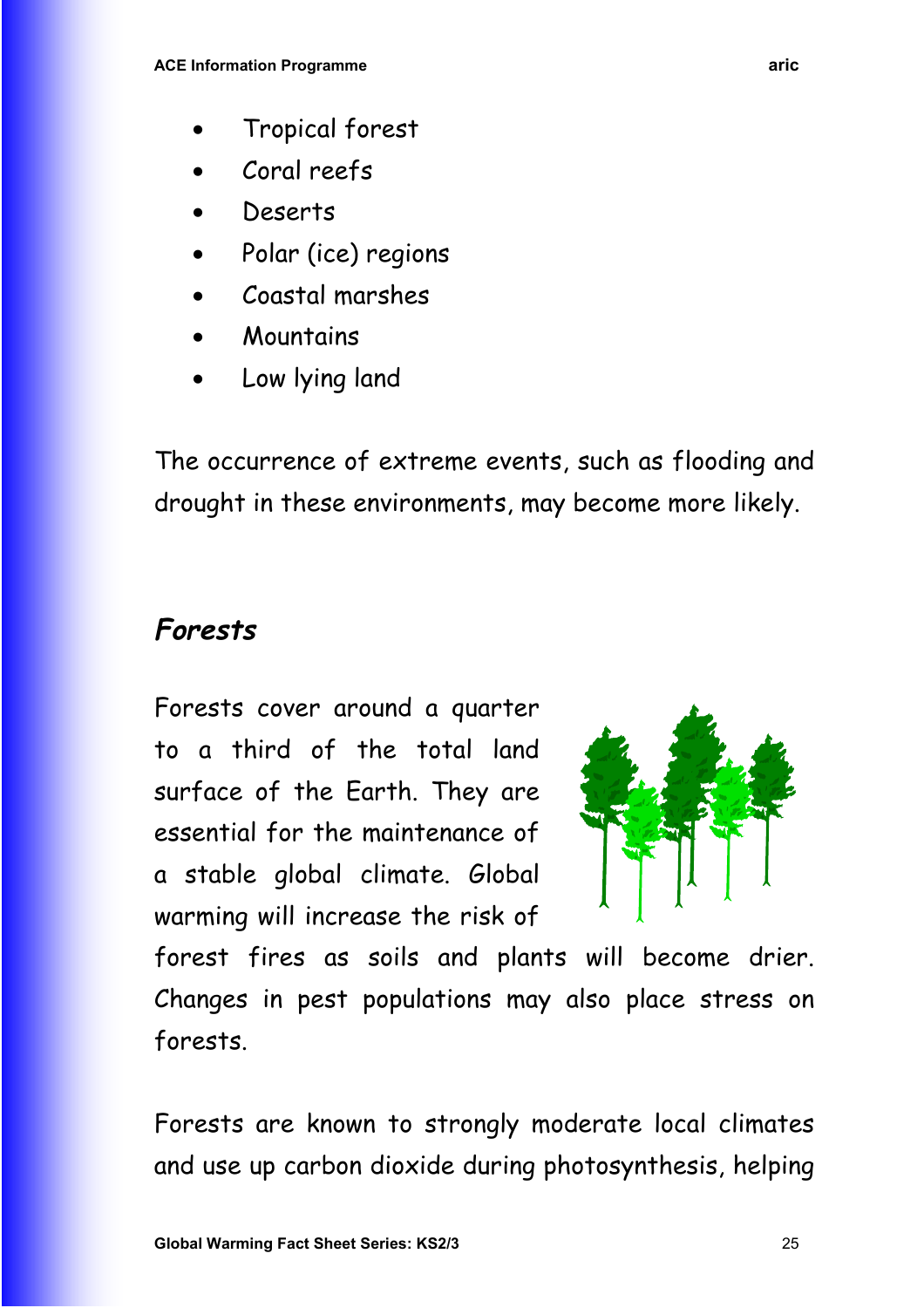to remove some of the carbon dioxide released by mankind. As forests are cut down, this potential is removed. Furthermore, forest clearance through burning releases a lot of carbon dioxide into the atmosphere.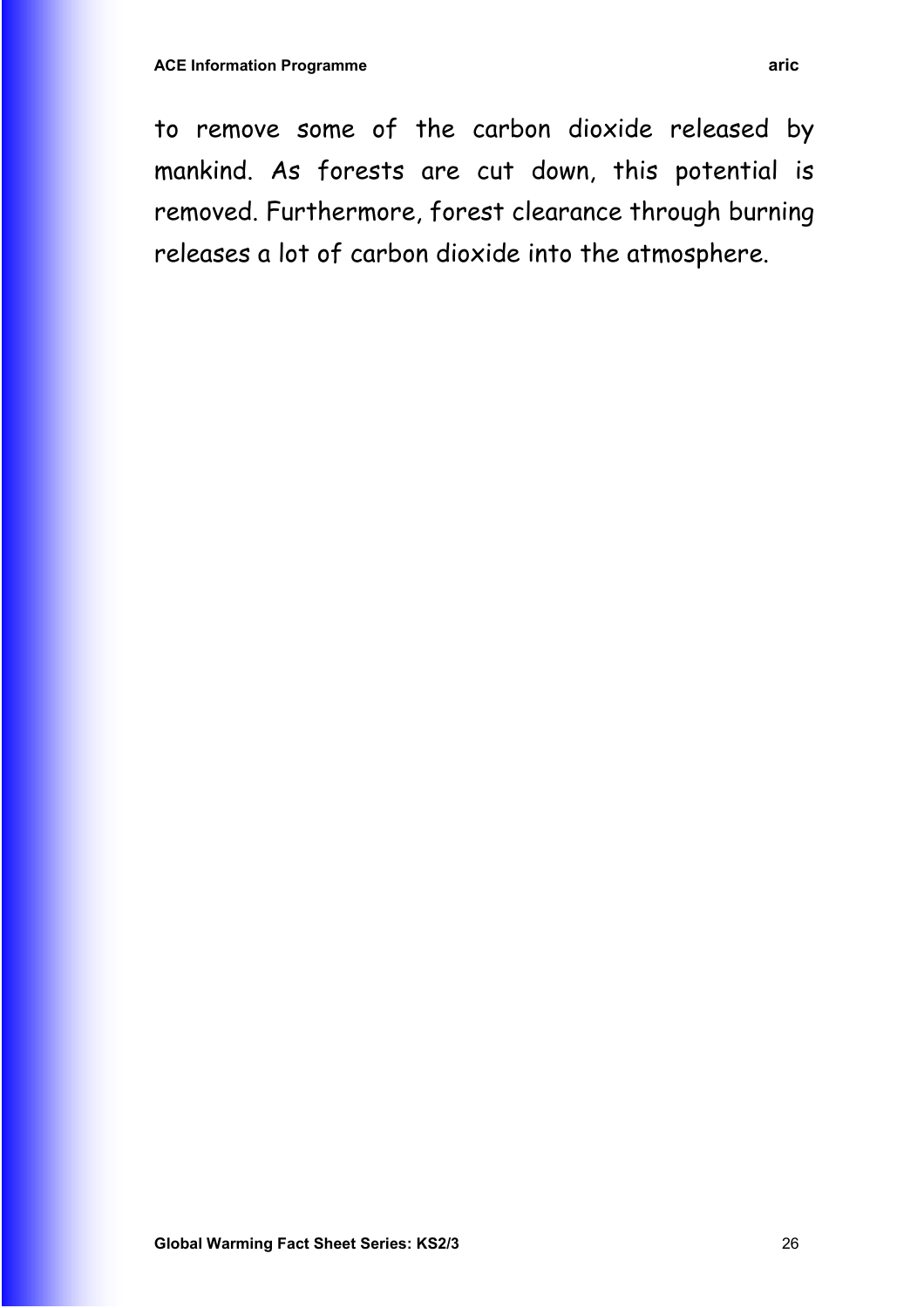![](_page_26_Picture_1.jpeg)

# **Introduction**

The health of human populations depends on the continued use of the Earth's natural systems. Climate change is likely to have a negative effect on health, with significant loss of life through a variety of illnesses.

# **Effects of Warmer Temperatures**

![](_page_26_Picture_5.jpeg)

Warm temperatures can increase local air pollution, which in turn can lead to an increase in breathing problems and respiratory diseases.

# **Effects of Extreme Events**

Extreme events may lead to a large number of deaths at a set time. For example, a landslide or flood could wipe out a large number of people. Events like this are set to increase as global warming takes place.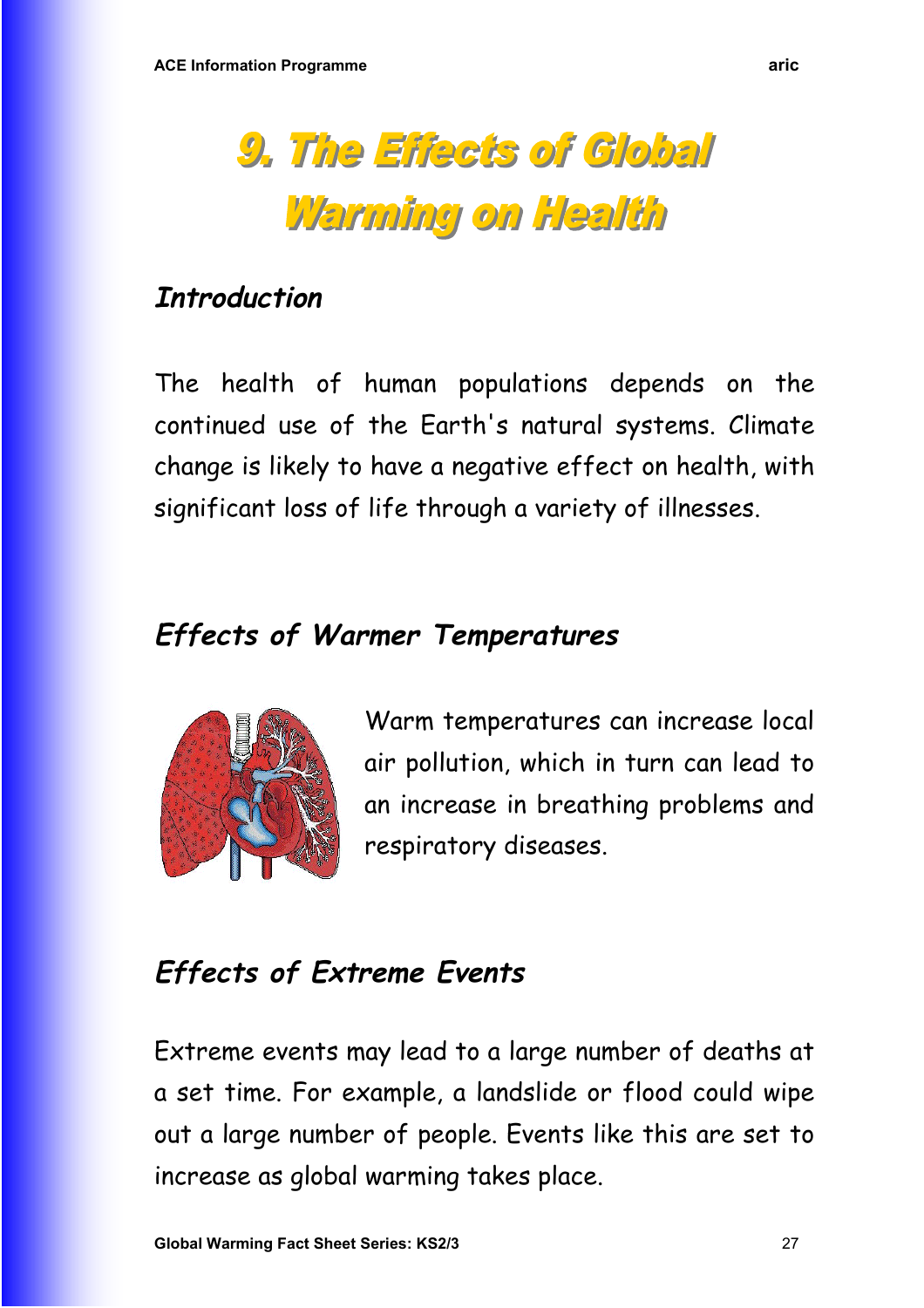# **Infectious Diseases**

Many infectious diseases only appear in warm areas. Warmer trends would enable insects and other disease carriers to expand their range. Mosquitoes and other insects will spread further across the globe. Currently, 45% of the

![](_page_27_Picture_3.jpeg)

world's population live in the climate zone suitable for the spread of malaria. Models estimate that by 2070 this figure could be 60%.

# **Positive Effects**

Although global warming may have a number of negative effects on health, warmer temperatures may decrease the number of deaths from cold weather.

# **Summary**

Poorer countries will be the most vulnerable to global warming, as they will find it difficult to adapt to change.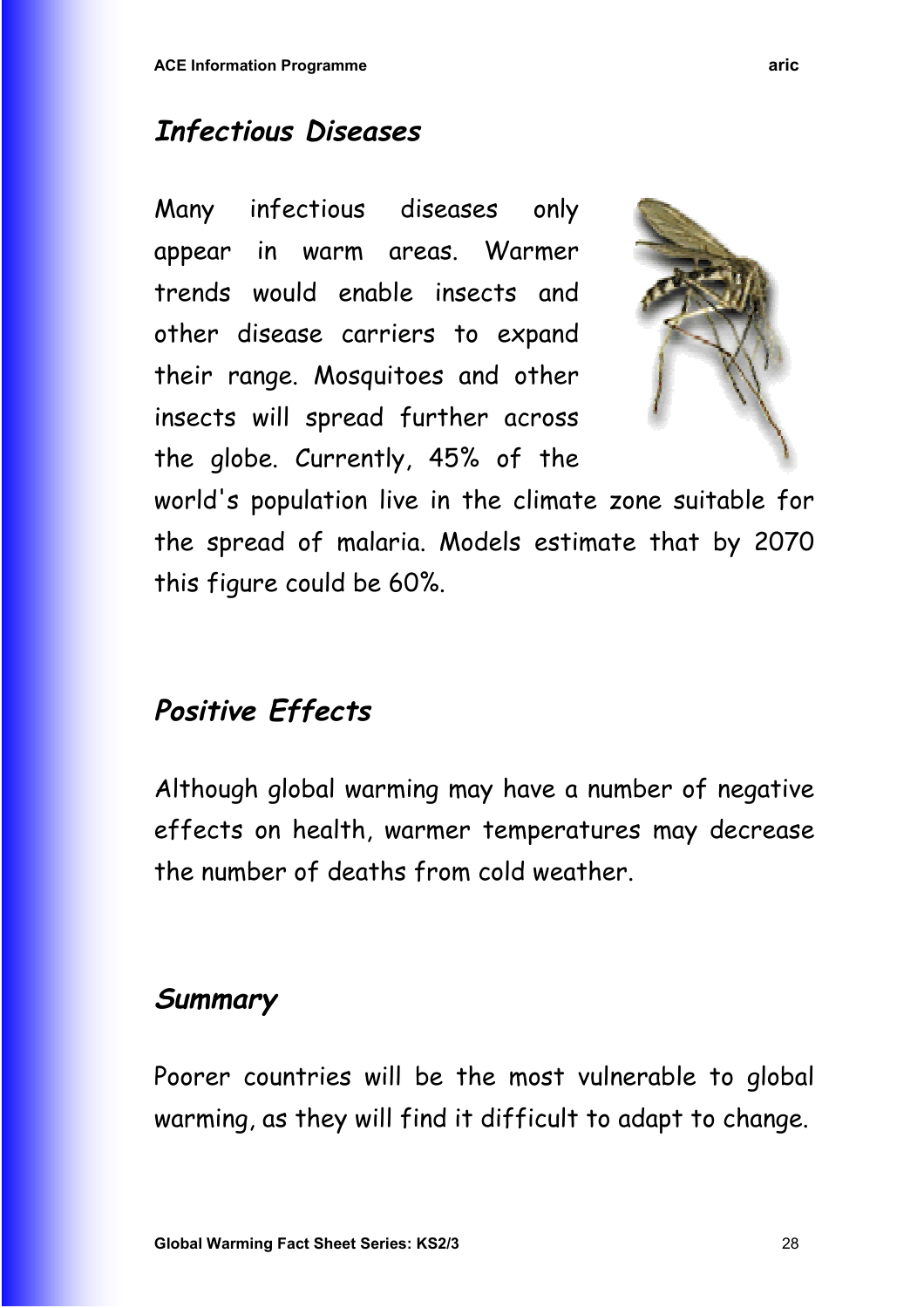![](_page_28_Picture_1.jpeg)

## **Introduction**

Scientists agree that global warming will generally result in milder winters and hotter summers, although there will be differences between countries. In winter it may rain more, but in the summer, it may become dryer. Water resources would generally benefit from wetter winters but warmer summers with longer growing seasons and increased water **evaporation** would put greater pressure on them.

# **Changing Evaporation and Rainfall**

Water is essential for human life and development. Much of the world's agricultural, **hydroelectric power** and water supplies depend upon the water cycle.

![](_page_28_Picture_6.jpeg)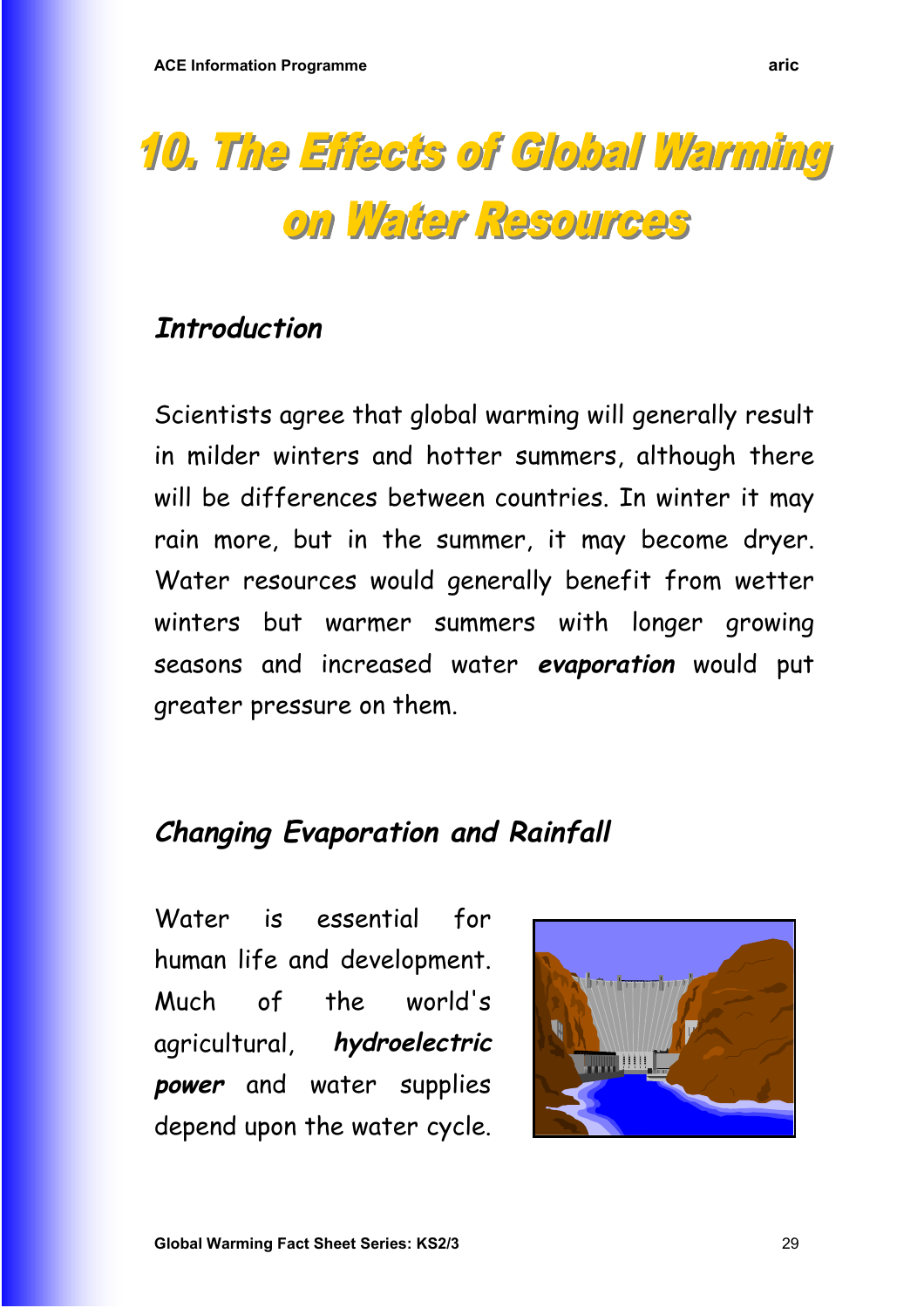Global warming will affect the water cycle, placing stress on water resources.

In some areas of the world water evaporation may increase by a greater amount than rainfall. This would lead to lower water levels in rivers and lakes. Global warming may mean that rainfall becomes concentrated into large storms that could cause problems with flooding.

# **Hydroelectric Power**

Water is used for a number of different purposes that will be affected by global warming. Rivers may become prone to flooding or drought. Hydroelectric power generation depends upon a high water flow to make electricity. If flows decrease, less hydroelectric power will be generated. The supply and demand for water to homes and workplaces may also be affected if the levels of reservoirs and **aquifers** decrease.

Looking after future water resources with care will become increasingly important as global warming takes place.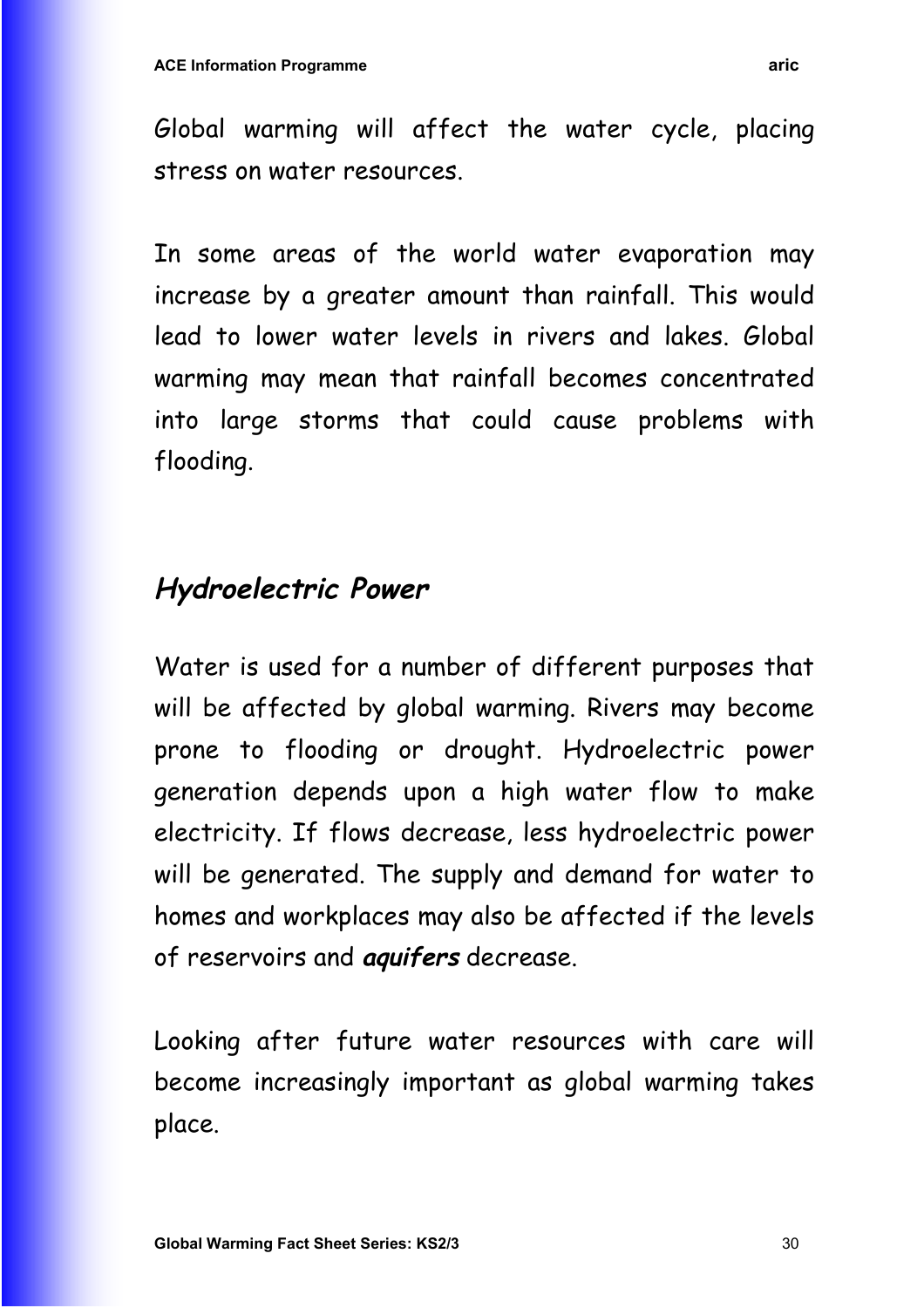# **11. The Effects of Global Warming** on Storms, Floods and Droughts

# **Natural Events**

The Earth's climate changes naturally and often produces climatic extremes and disasters. On a time scale of days, months and years, changes in weather and climate can produce:

![](_page_30_Picture_4.jpeg)

heat waves; river and ocean flooding; droughts; landslides; storms and hurricanes; tornadoes.

# **Effects of Global Warming**

As global warming raises the temperature of the Earth's surface these events may become more frequent. This may have a negative

![](_page_30_Picture_8.jpeg)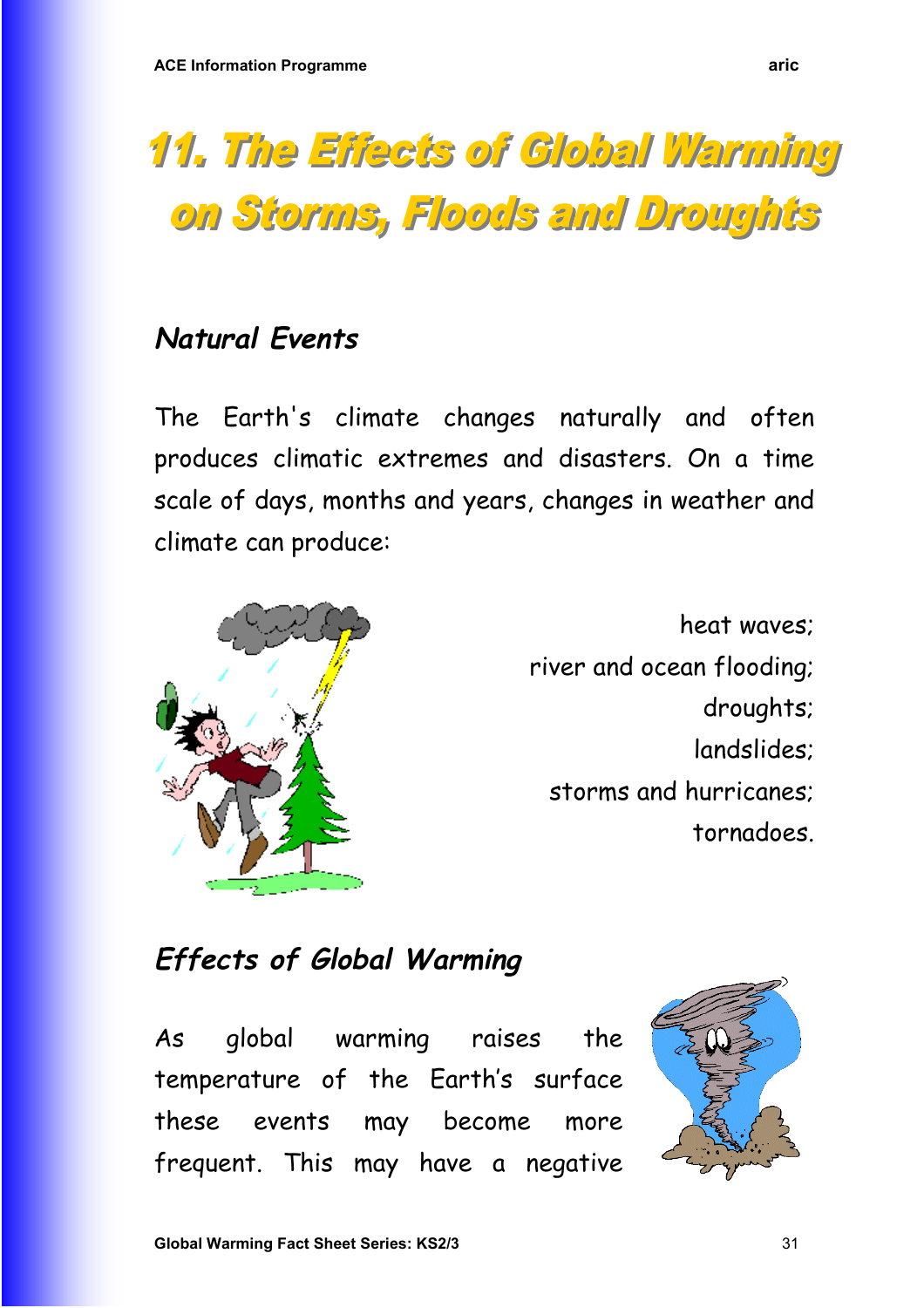effect on society as the events damage homes and villages and can lead to loss of life.

![](_page_31_Picture_2.jpeg)

As the global temperature increases, we would expect the amount of moisture in the atmosphere to increase, due to an increase in evaporation of

water from the sea's surface. It is predicted that for every 1ºC rise in temperature, water vapour in the air over the oceans will increase by 6 - 8%. This will lead to an increase in rainfall rates in some parts of the world, causing more frequent floods and landslides. In other parts of the world a decrease in rainfall may be experienced, causing an increase in very dry periods.

## **Summary**

In order to tackle future increases in extreme events we must learn how to predict and cope with them. It is certain that the poorest and most vulnerable societies in the developing world will be the least able to cope.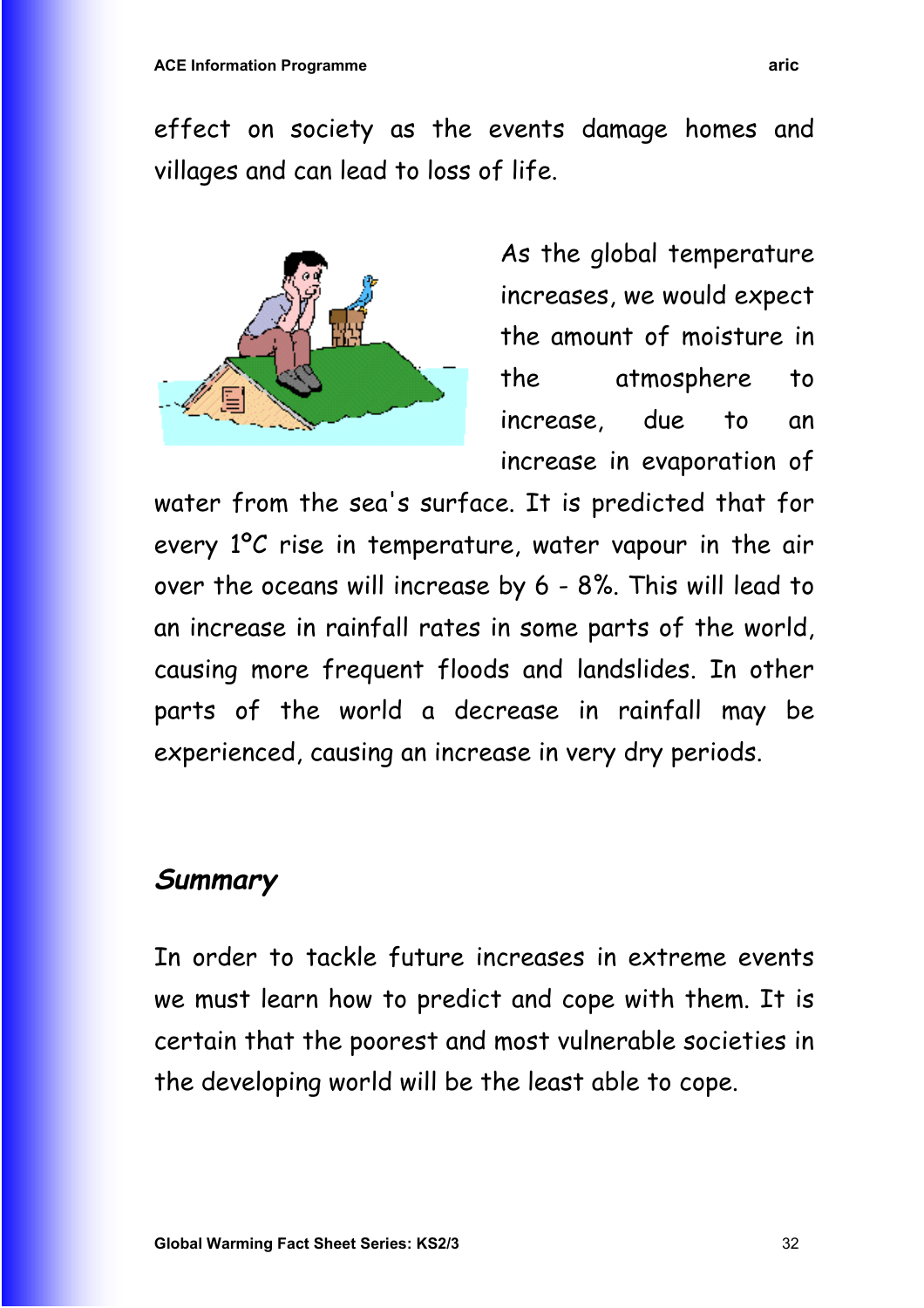# **Energy & Carbon Dioxide**

Energy is produced to generate electricity and to keep us warm. Most energy is produced by the burning of fossil fuels, like coal, oil and gas, which release carbon dioxide, a greenhouse gas. Fuel burnt in our cars also releases carbon dioxide.

As an individual, you have little control on how your energy is produced. However, you can control the way in which you use that energy. Using less energy means less needs to be produced. Hence less carbon dioxide is released into the atmosphere.

# **Saving Energy**

There are a number of ways that you can help to save energy in your home: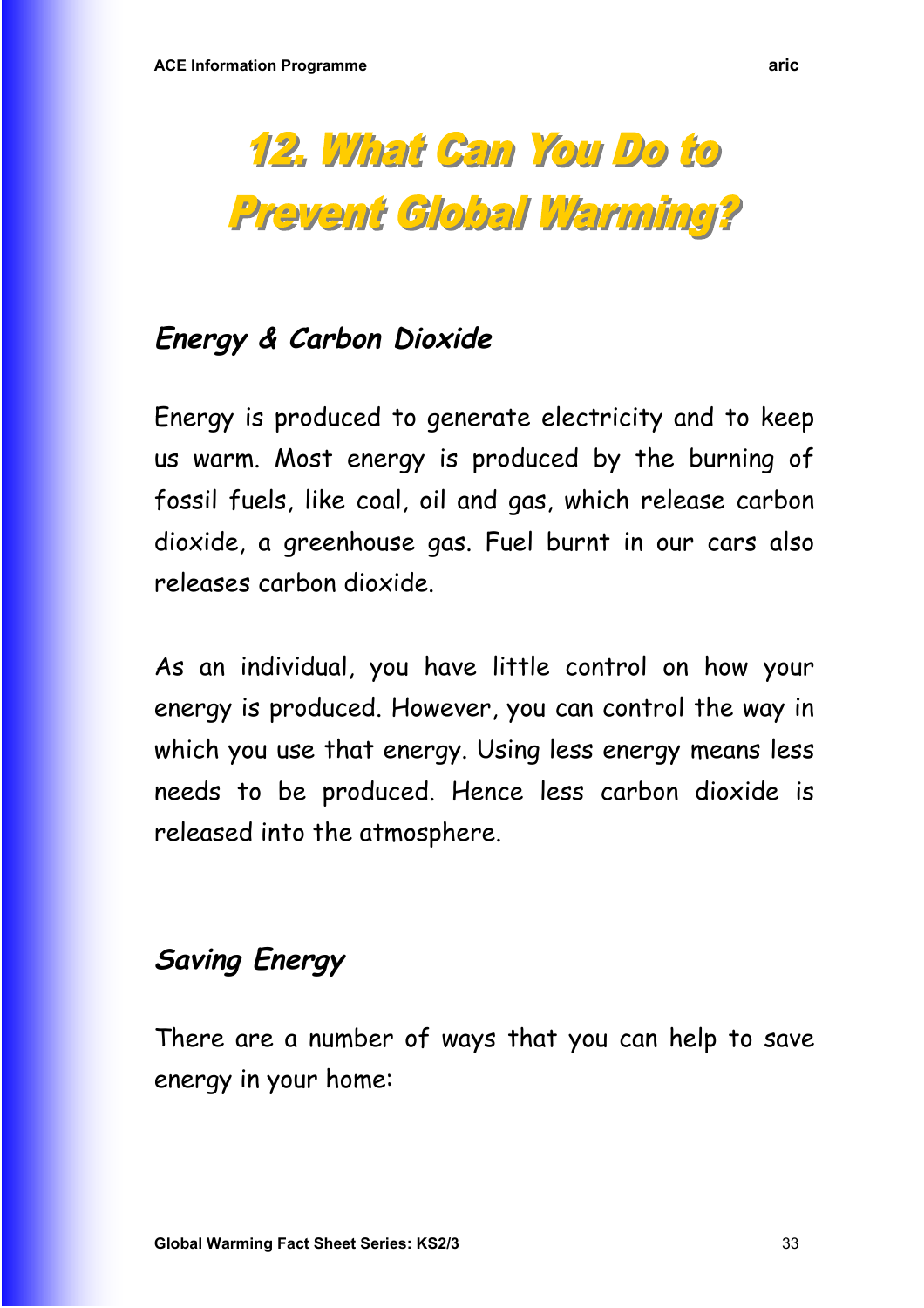- Turn off lights and **appliances** when they are not needed;
- **Insulate** the walls and loft;
- Have a shower instead of a bath;
- Fit double glazing;
- Turn your heating down. (Turning it down by 1<sup>o</sup>C saves 10% on energy bills.)

![](_page_33_Picture_6.jpeg)

# **Recycling**

![](_page_33_Picture_8.jpeg)

At present in the UK we produce 28 million tonnes of household rubbish a year. 90% of this waste is dumped into **landfill sites**. Landfill waste produces the second most important greenhouse gas, which is methane. If we can

recycle more of this waste, the need to mine raw materials will decrease and less waste will need to be buried as landfill.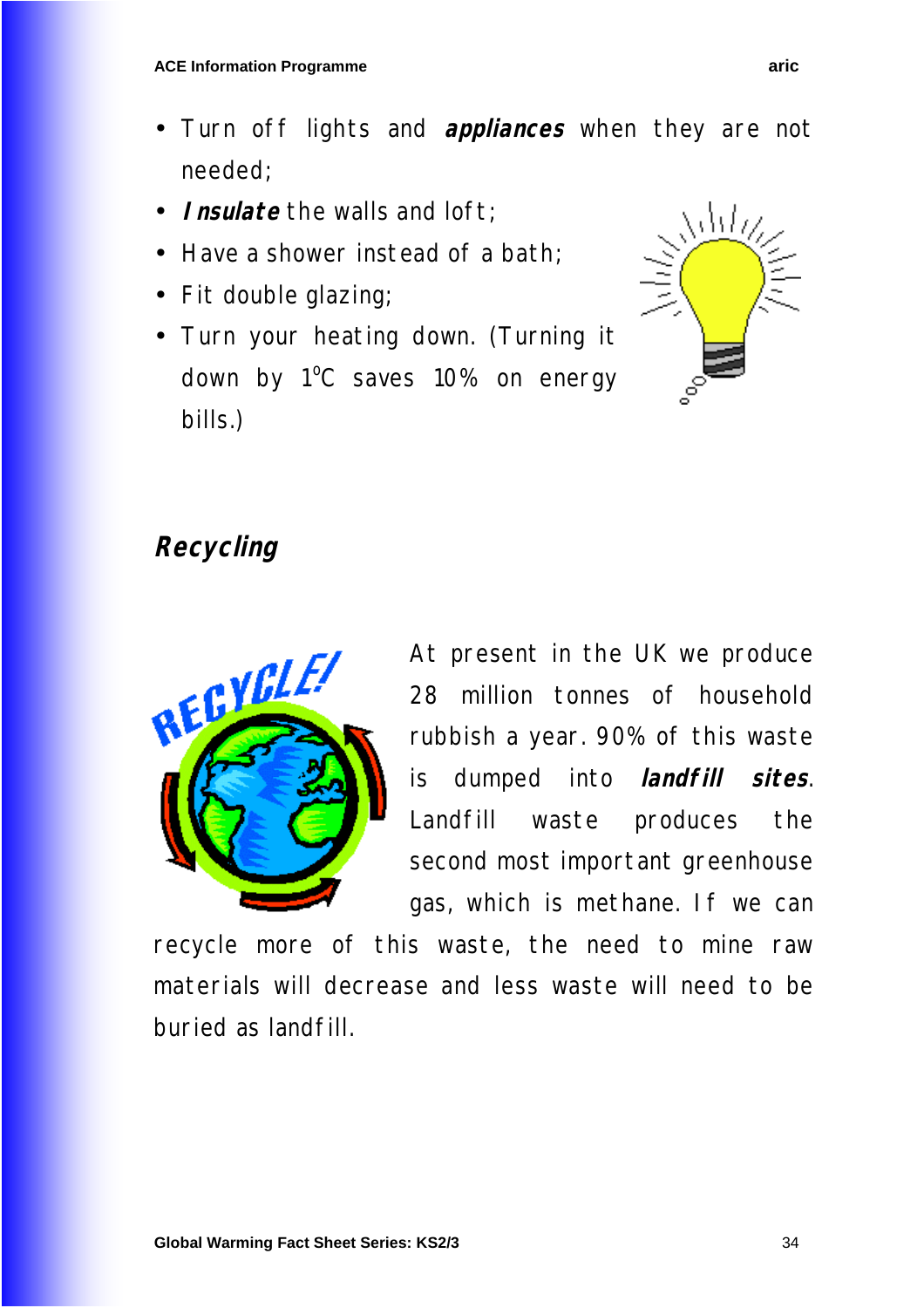# **Leaving the Car at Home**

![](_page_34_Figure_2.jpeg)

Road transport is the fastest growing sector in the UK. A quarter of carbon dioxide

emissions comes from road transport. By using public transport, and by cycling and walking more, we can reduce the amount of carbon dioxide released by our cars.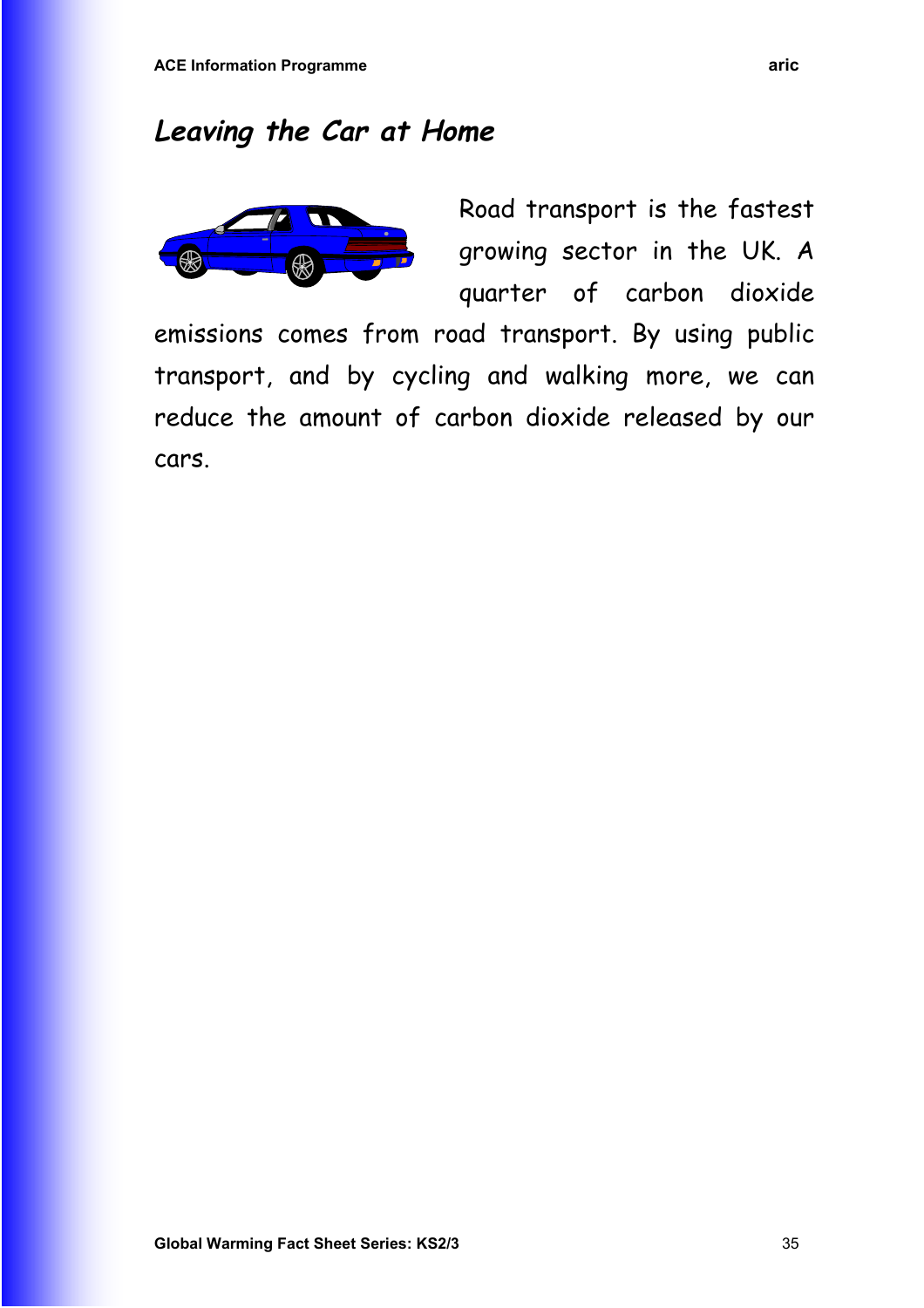# **13. What is the Government Doing?**

# **The Framework Convention on Climate Change**

![](_page_35_Picture_3.jpeg)

In an effort to reduce or remove the environmental threat of global warming, nations around the world have adopted the Framework Convention on Climate Change.

This agreement was made at the Earth Summit in 1992 and signed by 162 countries. Through the use of national programmes and international information exchange, along with the promotion of **sustainable development**, the agreement aims to prevent interference with our climate. Currently, countries are trying to reduce global greenhouse gas emissions by about 5% by the period 2008-2012.

## **The UK Climate Change Programme**

The United Kingdom signed the Convention on Climate Change and is now required to meet its commitments and objectives. The UK is committed to reducing greenhouse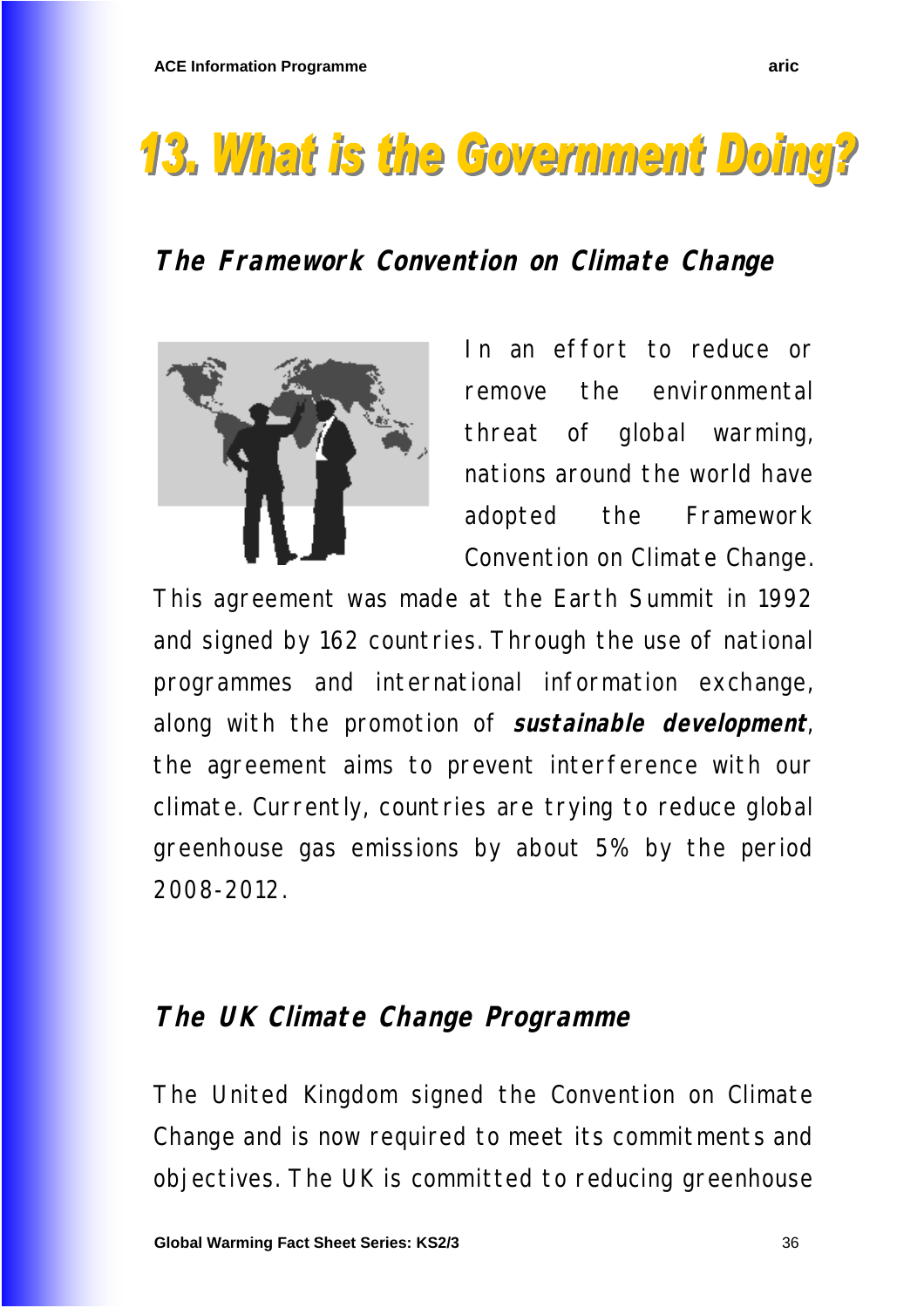gases emissions by 12.5% but believes that 23% is achievable by 2010. The UK Climate Change Programme is also seeking to reduce carnbon dioxide emissions, the main greenhouse gas, by 20%.

## **Energy Efficiency & Renewable Energy**

One way to reduce emissions of greenhouse gases is to become more energy efficient, so that less energy needs to be produced. An increase in the

![](_page_36_Picture_5.jpeg)

use of **renewable energy** supplies, instead of fossil fuels, will also reduce greenhouse emissions. Sources of renewable energy include wind power, solar power, tidal and wave power, and hydroelectric power.

## **Summary**

The new challenge for today's people is to ensure that future development and the use of the Earth's resources are managed sustainably, thereby safeguarding the quality of life for generations to follow.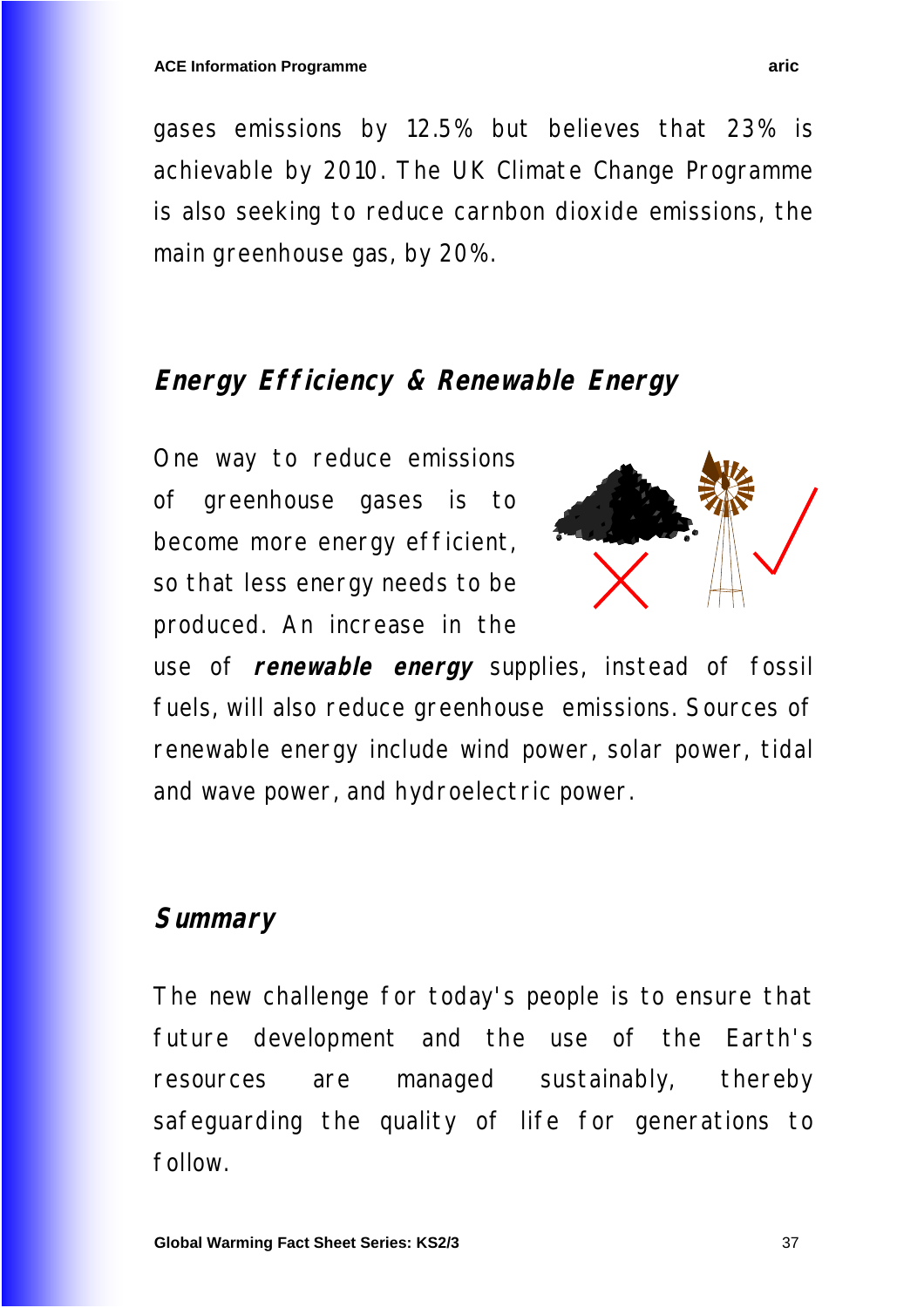![](_page_37_Picture_1.jpeg)

## **Introduction**

Renewable energy is energy created by sources that are not used up or depleted. Most forms of renewable energy do not produce carbon dioxide and other harmful gases. Using more renewable energy sources would reduce carbon dioxide emissions and minimise global warming.

# **Hydroelectric Power**

Hydroelectric power (HEP) uses the force of moving water to create electricity. However, HEP stations often require large **dams**, which disrupt ecosystems and displace people. HEP is the most

![](_page_37_Picture_6.jpeg)

widely used renewable source, providing 20% of the world's energy.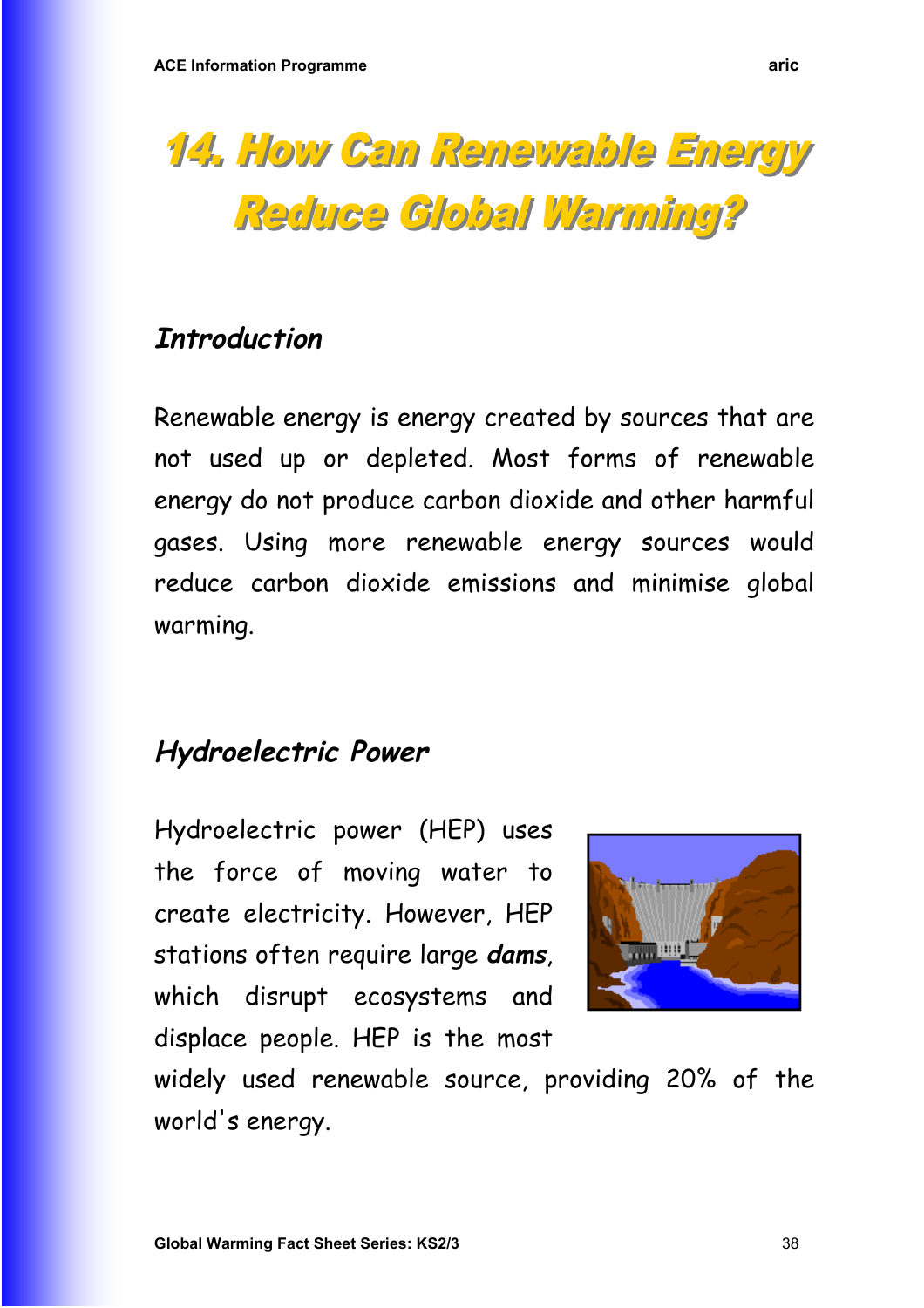# **Solar Power**

The Sun provides the main source of energy for all living things. Solar energy is free and will never run out. We can use solar panels to turn the Sun's energy into useful energy.

# **Wind Power**

![](_page_38_Picture_4.jpeg)

Wind turbines harness the movement of air to produce energy. They are often found grouped together in wind farms.

# **Biomass**

This is the term used to describe plant materials and animal waste, which can be burnt for energy.

# **Geothermal Energy**

Geothermal energy is energy that is generated by using the heat beneath the Earth's surface.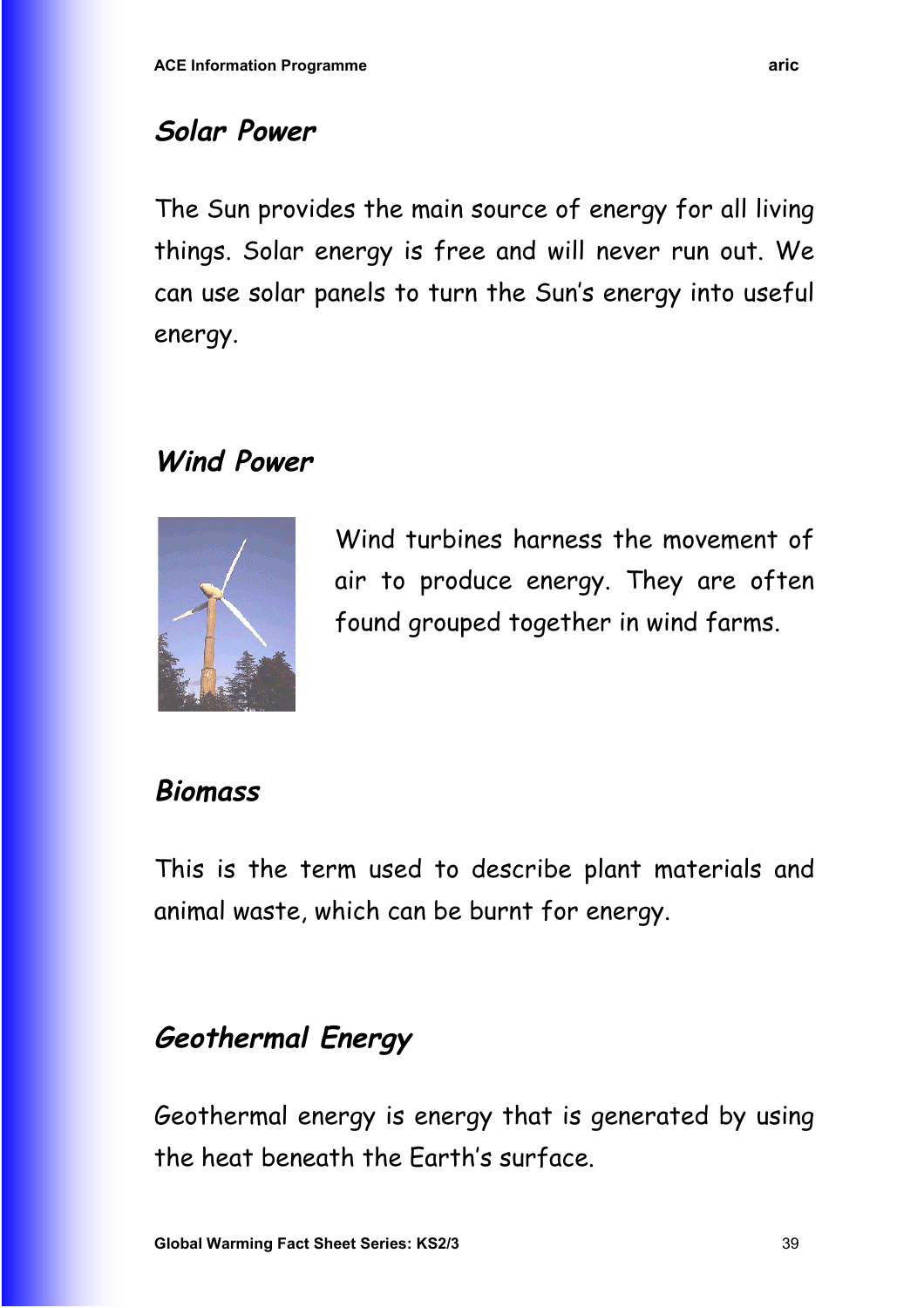![](_page_39_Picture_1.jpeg)

#### **Aerosols:**

Fine particles of liquid, which together act more like a gas.

#### **Agriculture:**

Growing of crops on land.

#### **Appliance:**

Electrical machine or device.

#### **Aquifer:**

An underground body of water.

#### **Atmosphere:**

An envelope of gases around the Earth.

#### **Biomass Burning:**

The burning of organic material for energy.

#### **Carbon:**

A non-metal element found in all living things.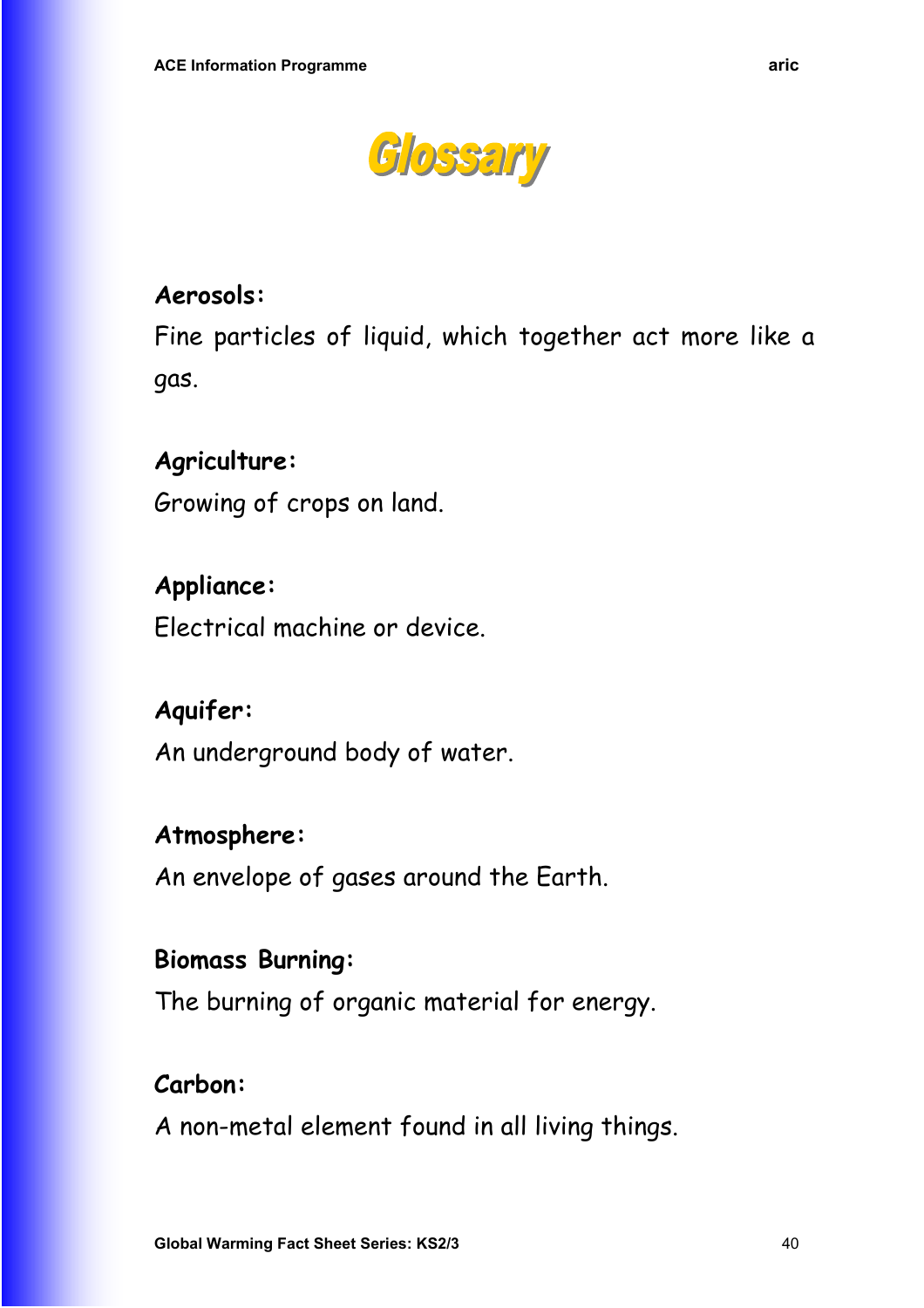#### **Catalytic Converter:**

A device fitted to the exhaust of a car to remove some harmful gases.

## **Chlorine:**

An element that is poisonous in large amounts, and usually found as a greenish-yellow gas.

# **Chlorofluorocarbons:**

Also known as CFCs, these man-made chemicals contain carbon, fluorine and chlorine and were used to cool fridges.

# **Circulation:**

The movement of air or water around the world.

## **Climate Model:**

A programme on a computer that allows us to predict what may happen to the climate in the future.

## **Cultivation:**

The planting, tending and harvesting of crops and plants.

## **Dam:**

A barrier of concrete or earth built across a river to create a body of water.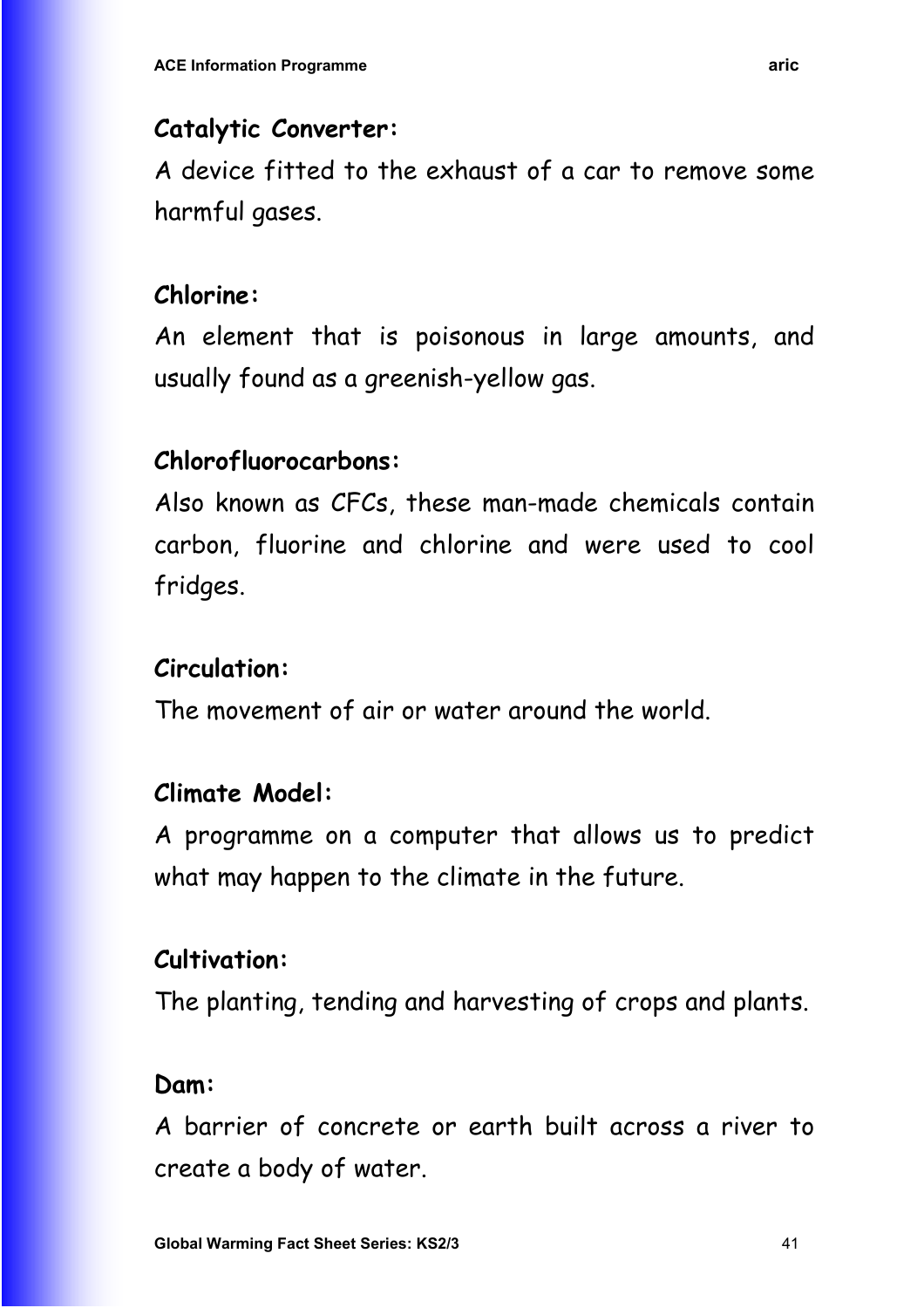## **Deforestation:**

The removal of forests, often by burning.

# **Degree (Celsius):**

A unit used to measure temperature.

# **Delta:**

A flat piece of land at the mouth of a river that is sometimes covered by water.

# **Dendroclimatology:**

The study of tree rings, and how they are linked to the climate.

# **Drought:**

A time when there is very little rainfall.

## **Ecosystem:**

A network of living plants and animals that interacts with the non-living environment.

## **Emit:**

Release to the atmosphere.

## **Evaporation:**

The change from liquid to vapour.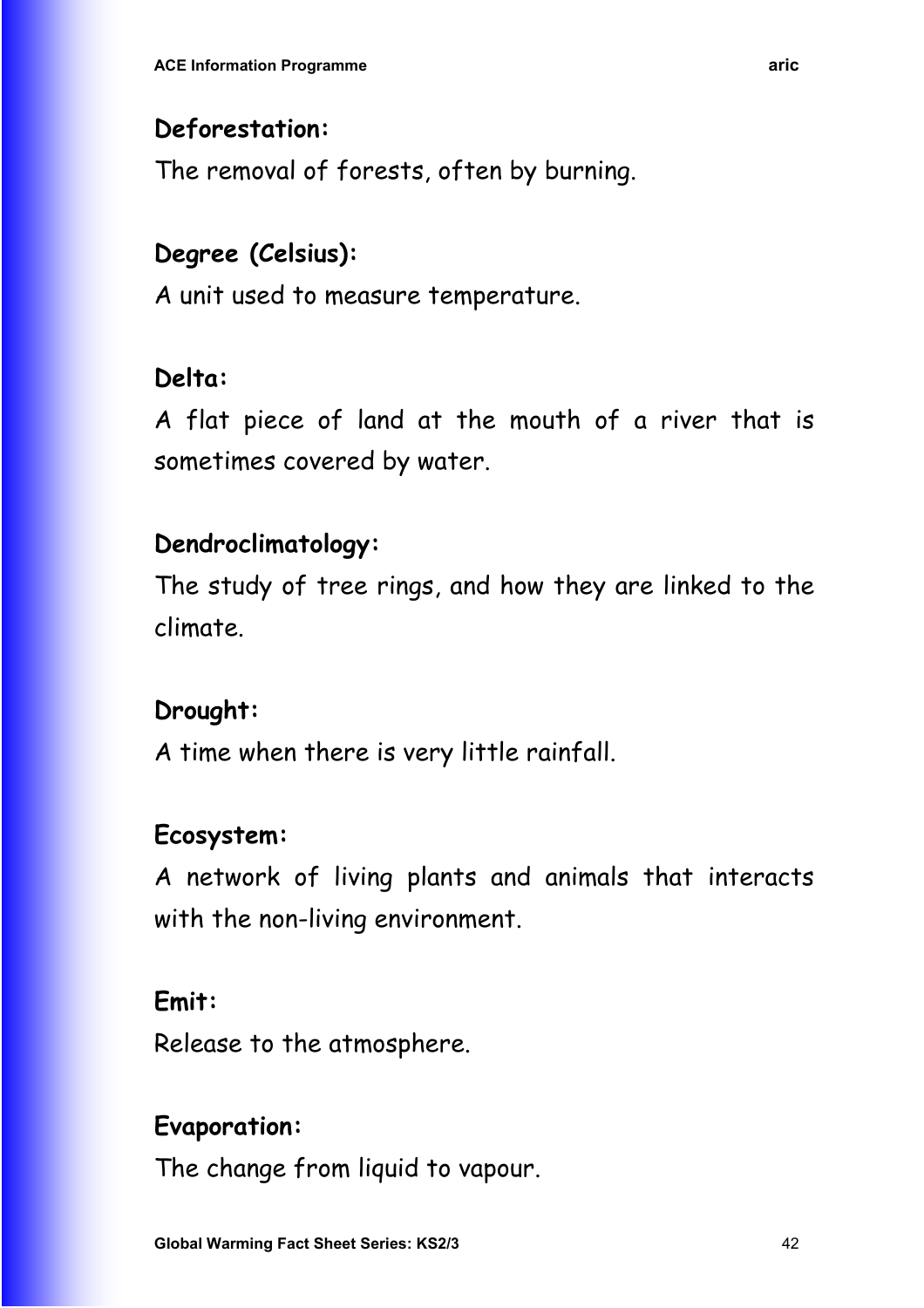#### **Fluorine:**

A gaseous element that can be poisonous.

# **Fossil Fuels:**

Sources of energy such as coal, oil and natural gas.

## **Geothermal:**

Relating to the heat inside the earth.

## **Greenhouse Effect:**

The process by which greenhouse gases naturally in the atmosphere keep the Earth warmer than it would otherwise be without them.

#### **Hydroelectric Power:**

Energy made from flowing water.

#### **Industrial Revolution:**

A time around 200 years ago when many factories were built and powered using coal.

#### **Insulate:**

To keep warm by preventing energy loss.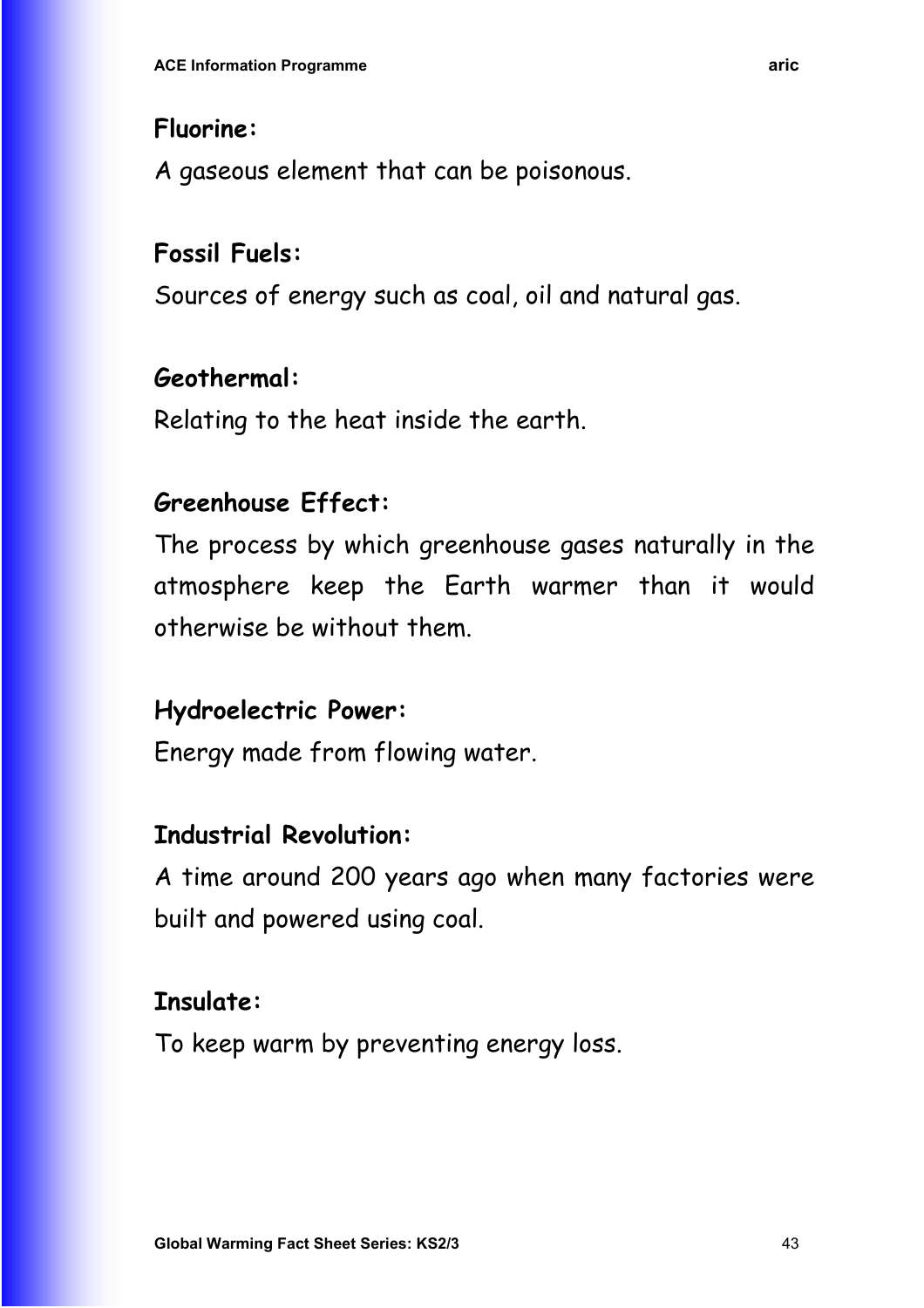#### **Landfill Site:**

Places where waste materials are buried under the ground.

## **Nitric Acid:**

A colourless or yellowish fuming corrosive liquid.

## **Nylon:**

A man-made material used for clothes and other items.

## **Ozone Layer:**

A layer of ozone high up in the atmosphere, which shields us from the harmful rays of the Sun.

## **Photosynthesis:**

The use of light, carbon dioxide and water by plants to grow.

## **Poles:**

The two extreme points at the ends of the Earth in the North and South.

## **Precipitation:**

Rain, snow, hail, etc.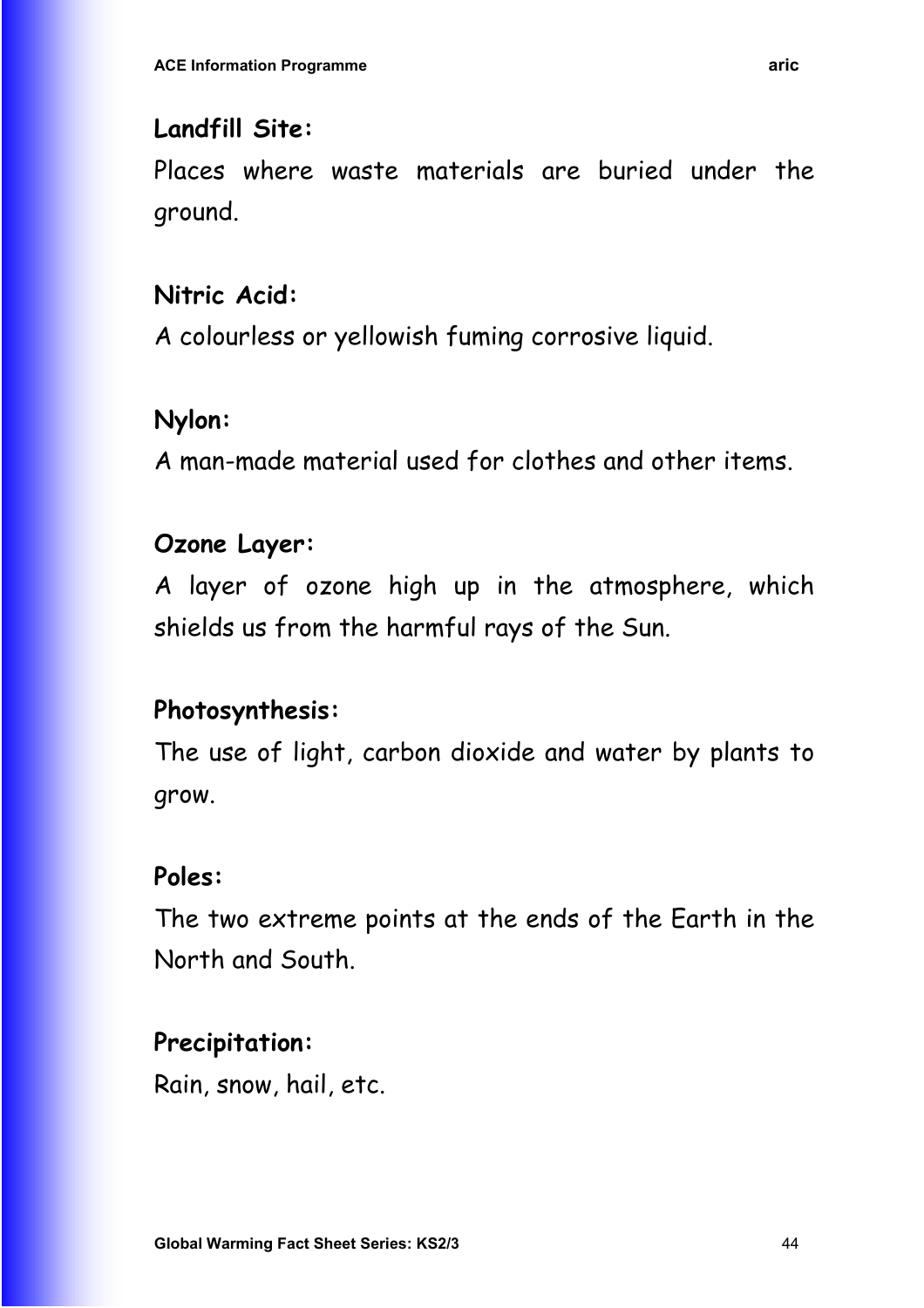#### **Renewable Energy:**

Energy from sources that can never be used up, like wind and solar power.

#### **Resources:**

A supply of something - land, minerals or wealth.

## **Respiration:**

The process of living organisms taking in oxygen and giving out carbon dioxide.

## **Scatter:**

To disperse in different directions.

## **Species:**

A particular group of plant or animal that can only reproduce with others of the same kind.

## **Stratosphere:**

An upper layer of the atmosphere.

## **Sulphur Dioxide:**

A colourless gas produced by burning sulphur.

## **Sulphuric Acid:**

A strong acid containing sulphur.